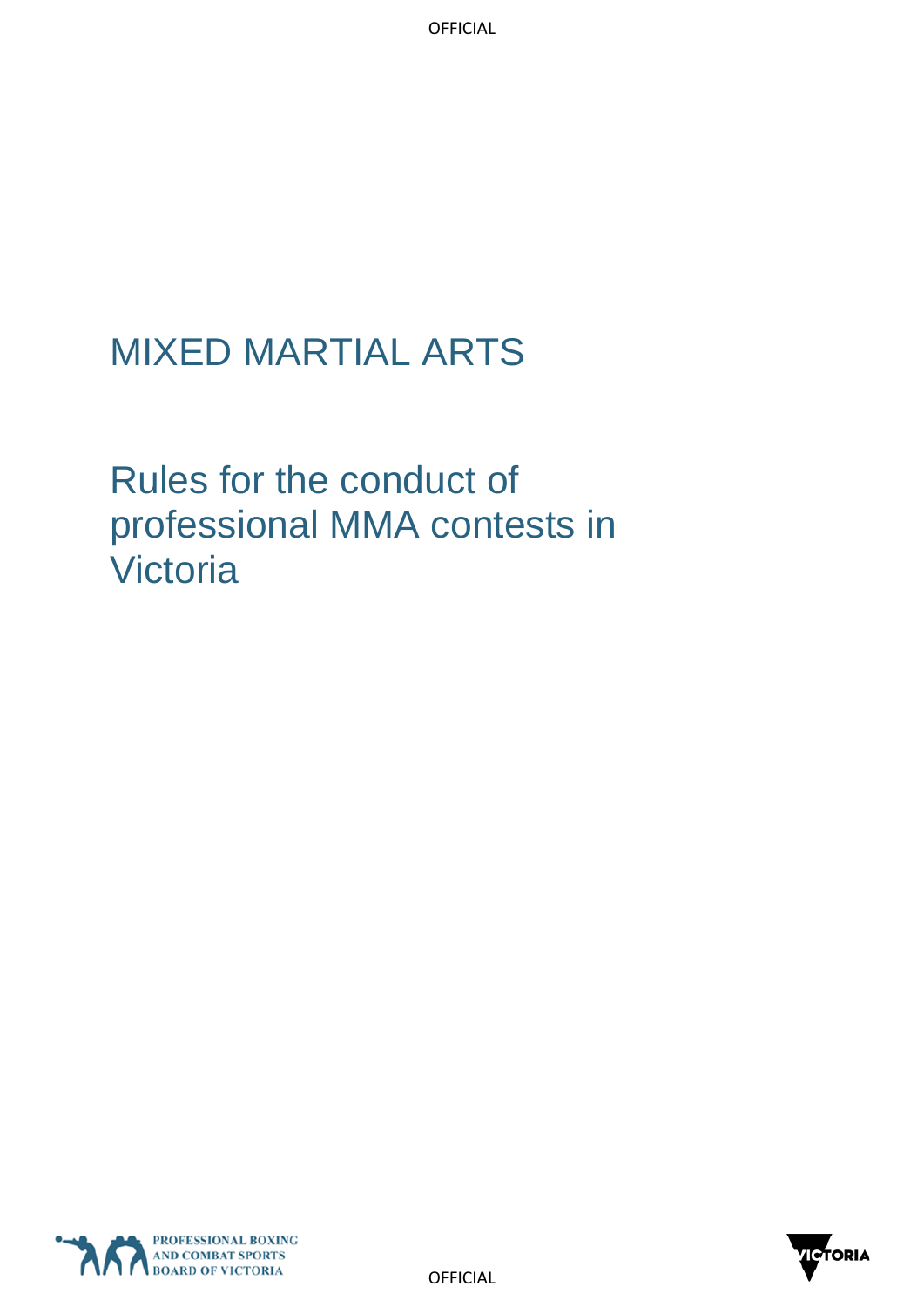To receive this form in an accessible format [email the Combat Sports Unit](mailto:combat.sports@sport.vic.gov.au) <combat.sports@sport.vic.gov.au>

Authorised and published by the Victorian Government, 1 Treasury Place, Melbourne.

© State of Victoria, Department of Health and Human Services, July 2018.

#### **ISBN 978-1-76069-497-5**

Available at **[Boxing and combat sports](http://www.sport.vic.gov.au/our-work/boxing-and-combat-sports)** <http://www.sport.vic.gov.au/our-work/boxing-and-combat-sports>

**OFFICIAL**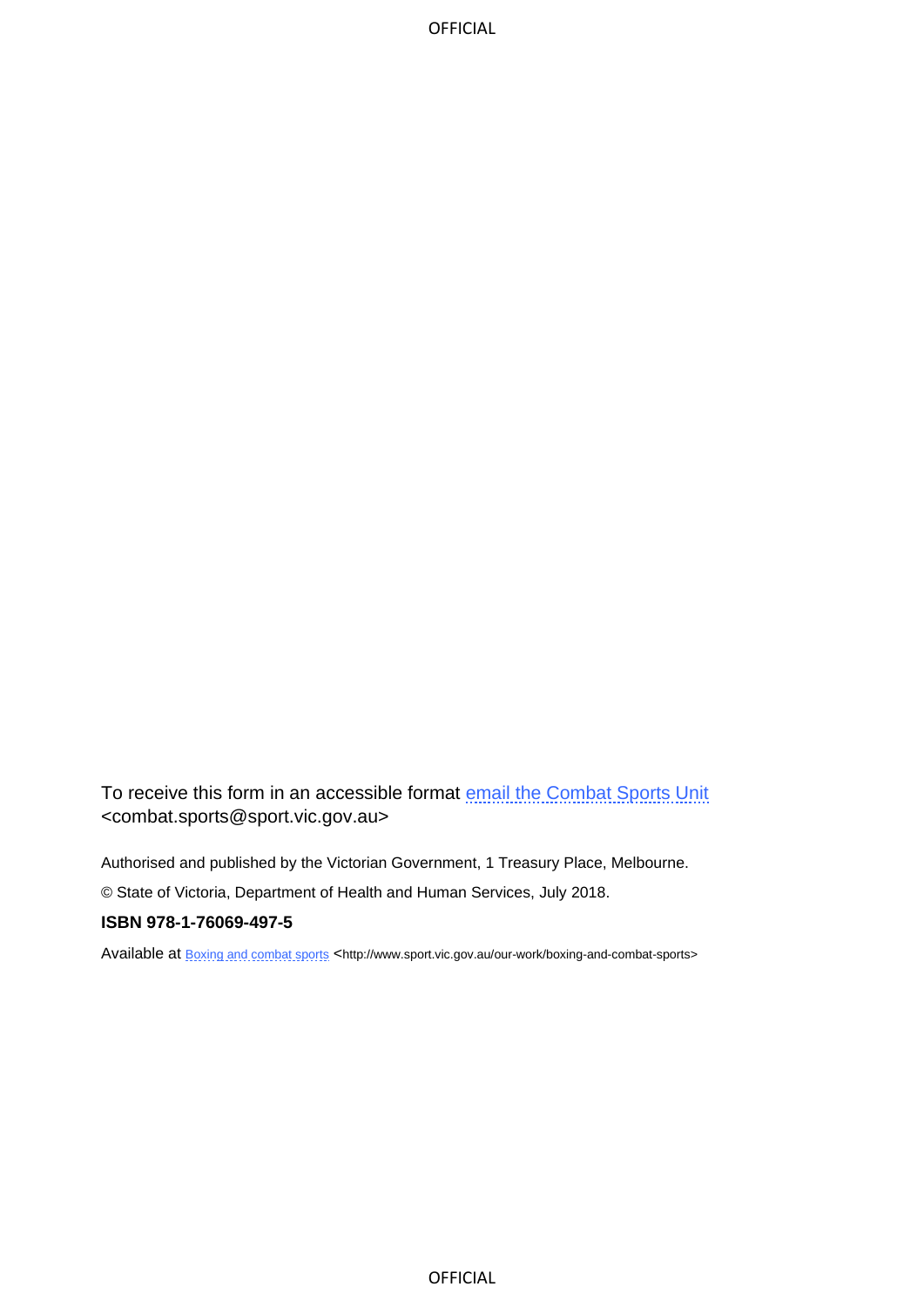## **Contents**

| 1.              |  |
|-----------------|--|
| 2.              |  |
| 3.              |  |
| 4.              |  |
|                 |  |
| 5.              |  |
| 6.              |  |
|                 |  |
|                 |  |
|                 |  |
|                 |  |
|                 |  |
| 7.              |  |
|                 |  |
|                 |  |
|                 |  |
|                 |  |
|                 |  |
|                 |  |
|                 |  |
|                 |  |
|                 |  |
|                 |  |
| 8.              |  |
|                 |  |
| 9.              |  |
|                 |  |
|                 |  |
|                 |  |
|                 |  |
|                 |  |
| 10 <sub>1</sub> |  |
|                 |  |
|                 |  |
|                 |  |
|                 |  |
|                 |  |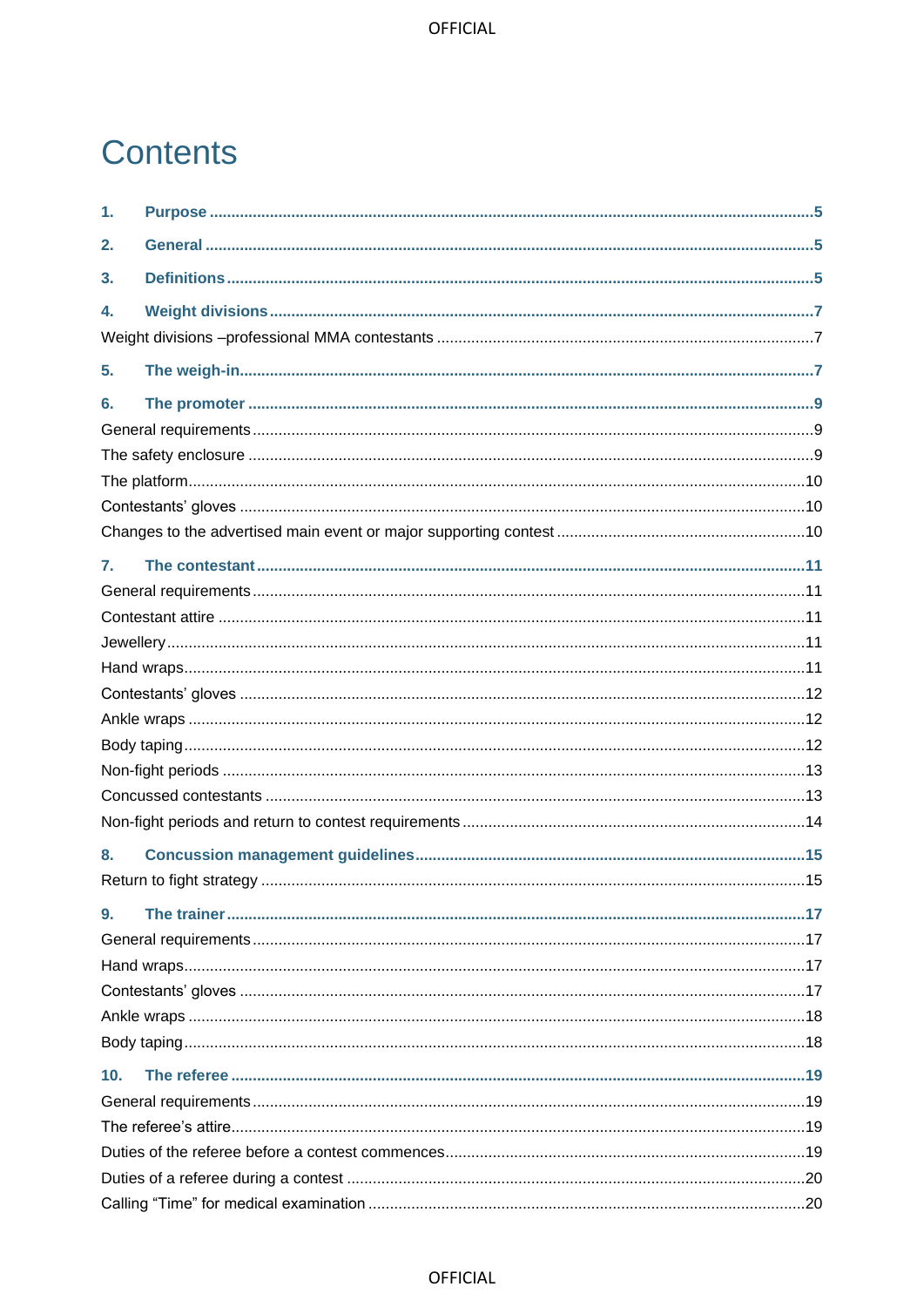| 11. |
|-----|
|     |
|     |
|     |
|     |
|     |
|     |
|     |
| 12. |
|     |
|     |
|     |
|     |
|     |
| 13. |
|     |
|     |
|     |
|     |
| 14. |
| 15. |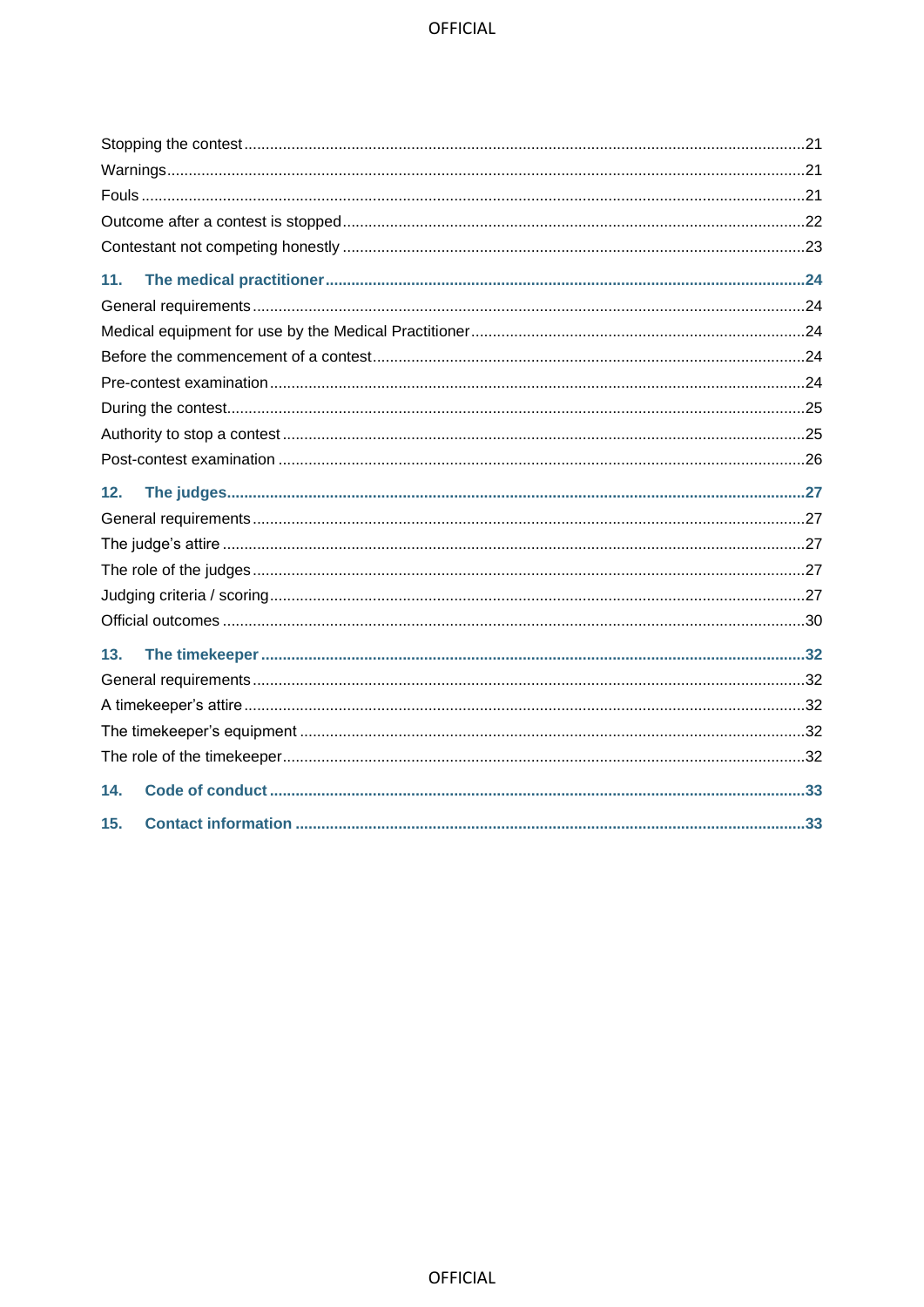# <span id="page-4-0"></span>1. Purpose

- 1.1 Mixed Martial Arts ("MMA") is a full contact combat sport which allows a wide range of fighting techniques.
- 1.2 The purpose of these rules is to supplement the requirements of the Professional Boxing and Combat Sports Act 1985 (the Act) and the Professional Boxing and Combat Sports Regulations 2008 (the Regulations) that apply to professional MMA contests in Victoria.
- 1.3 These rules are issued by the Professional Boxing and Combat Sports Board of Victoria in the interests of safety and integrity of professional MMA contests conducted in Victoria.

## <span id="page-4-1"></span>2. General

- 2.1 It is a condition of any license, registration or permit issued by the Professional Boxing and Combat Sports Board that all license, registration or permit holders comply with these rules.
- 2.2 A breach of any such condition may result in a license, registration or permit being cancelled or suspended or any license, registration or permit conditions being varied.
- 2.3 The Board may vary, revoke or waive these rules at any time.

## <span id="page-4-2"></span>3. Definitions

**the Act** means the Professional Boxing and Combat Sports Act 1985 (Vic).

**approved shorts** means shorts approved by the Board.

**the Board** means the Professional Boxing and Combat Sports Board as defined in section 14 of the Act.

**a foul** means any of the following:

- (a) butting with the head;
- (b) eye gouging of any kind;
- (c) biting;
- (d) hair pulling;
- (e) fish hooking;
- (f) spiking the opponent to the canvas onto the head or neck (pile-driving);
- (g) strikes to the spine (including the tailbone) or back of the head;
- (h) throat strikes of any kind and/or grabbing the trachea;
- (i) fingers outstretched toward an opponent's face/eyes;
- (j) downward pointing elbow strike (the use of linear straight up straight down elbow strikes known as a "sky to earth" - is prohibited, however any arc or any angle change from straight up to straight down makes the strike legal);
- (k) groin attacks of any kind;
- (l) kneeing or kicking the head of a grounded opponent;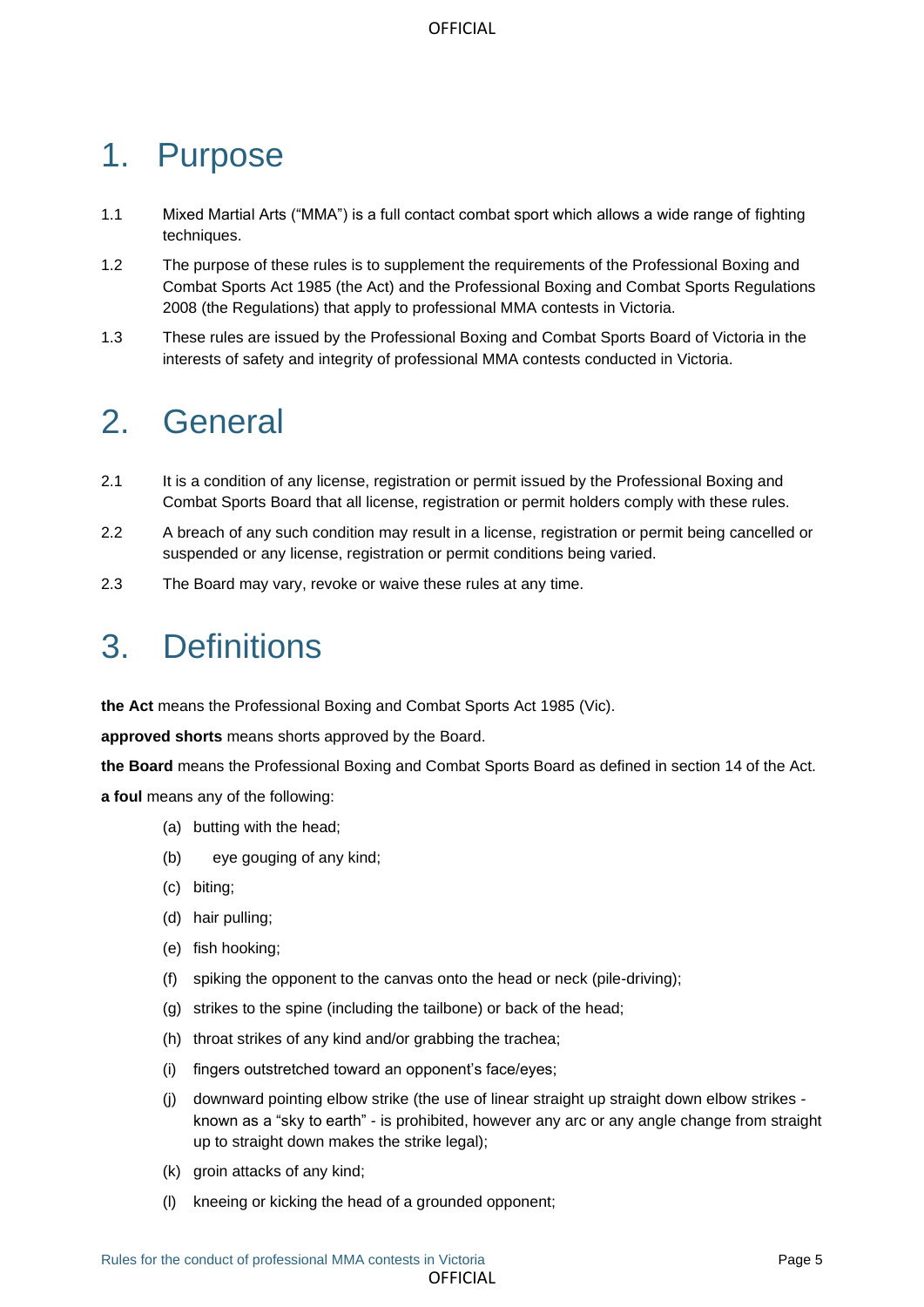- (m) stomping on any part of a grounded opponent;
- (n) holding an opponent's gloves or shorts;
- (o) holding or grabbing the safety enclosure with limbs, fingers or toes;
- (p) small joint (finger and toe) manipulation;
- (q) throwing an opponent out of the safety enclosure;
- (r) intentionally placing a finger into any orifice or into any cut or laceration of your opponent;
- (s) clawing, pinching or twisting the flesh of the opponent;
- (t) timidity (avoiding contact, or consistently dropping the mouthpiece, or faking an injury);
- (u) use of abusive language in the safety enclosure;
- (v) flagrant disregard for the referee's instructions;
- (w) unsportsmanlike conduct that causes an injury to an opponent;
- (x) attacking an opponent after the bell has sounded the end of the combat period;
- (y) attacking an opponent on or during the break;
- (z) attacking an opponent who is under the care of the referee; and
- (aa) interference from a contestant's corner or seconds.

**grounded opponent** means where a contestant has both hands on the ground, either palms or fists, or any other part of the contestant's body except for the hands and feet are touching the mat.

**promoter** means any person who promotes a professional contest.

**promotion** means an event consisting of one or more professional contests and includes any preliminary arrangements in connection with such an event.

**recorder** means a member of the Combat Sports Unit or a delegate appointed by the unit who records the judges' scores and provides final results to the announcer.

**judge** means a person who is appointed by the Board who determines the points scored by each contestant in a professional contest.

**referee** means a person appointed by the Board who controls, or exercises any form of control, over the conduct of professional contestants during a professional contest.

**match**-**maker** means a person who acts on behalf of a promoter to arrange professional contests between professional contestants.

**seconds** means a licensed trainer or the corner of the contestant.

**timekeeper** means a person appointed by the Board who measures time with the assistance of a clock or stopwatch for the purposes of signalling the beginning and end of a round of a professional contest.

**trainer** means a person who supervises the training or instruction of a professional contestant or who accompanies a professional contestant into the safety enclosure to give advice or assistance during a professional contest.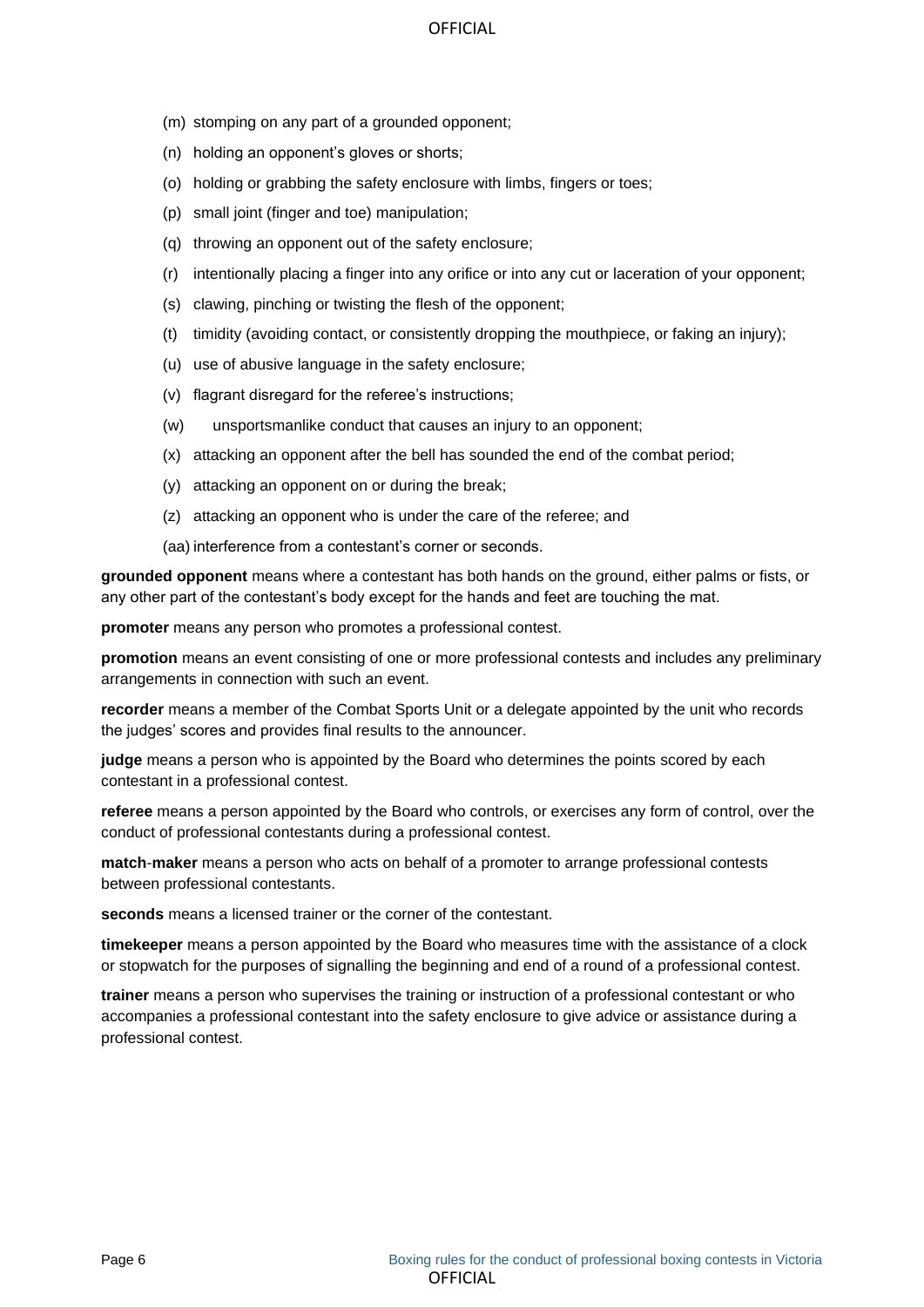## <span id="page-6-0"></span>4. Weight divisions

- 4.1 Weight divisions are the currently recognised weight divisions for professional MMA contestants in Victoria as set by the Board.
- 4.2 Weight classes are defined in maximum allowable kilograms.
- <span id="page-6-1"></span>4.3 The current weight divisions for professional MMA contestants in Victoria are as follows:

## **Weight divisions –professional MMA contestants**

| <b>Weight class</b> | <b>Upper weight</b> |
|---------------------|---------------------|
| Straw weight        | 52.2                |
| Flyweight           | 56.7                |
| Bantamweight        | 61.2                |
| Featherweight       | 65.8                |
| Lightweight         | 70.3                |
| Welterweight        | 77.1                |
| Middleweight        | 83.9                |
| Light Heavyweight   | 93.0                |
| Heavyweight         | 120.2               |
| Super Heavyweight   | 120.3               |

4.4 The Board may also approve catch weight bouts if the Board reasonably believes the contest would be fair, safe and competitive.

## <span id="page-6-2"></span>5. The weigh-in

- 5.1 There will be one official weigh-in unless otherwise approved by the Board.
- 5.2 All contestants must be at the official weigh-in unless otherwise approved by the Board.
- 5.3 The weigh-in will be held no more than 24 hours before the scheduled start time of the promotion unless otherwise approved by the Board.
- 5.4 If any bout of a promotion is postponed for more than 24 hours after the original scheduled date, all contestants for those bouts postponed must weigh in again.
- 5.5 The scales used for weigh-ins shall be provided by the Combat Sports Unit and approved by the Board.
- 5.6 Contestants are to weigh in wearing only underwear (including a sports bra or like for female contestants) and/or shorts or attire as otherwise approved by the Board. For the avoidance of doubt no shoes will be permitted to be worn on the scales when a contestant is being weighed in on the scales.
- 5.7 A contest will only be permitted to proceed if the contestant falls within the following weight restrictions:
	- (a) If the lighter contestant's weight is less than 57.15 kilograms then the difference in weight between the two contestants must be no more than two kilograms;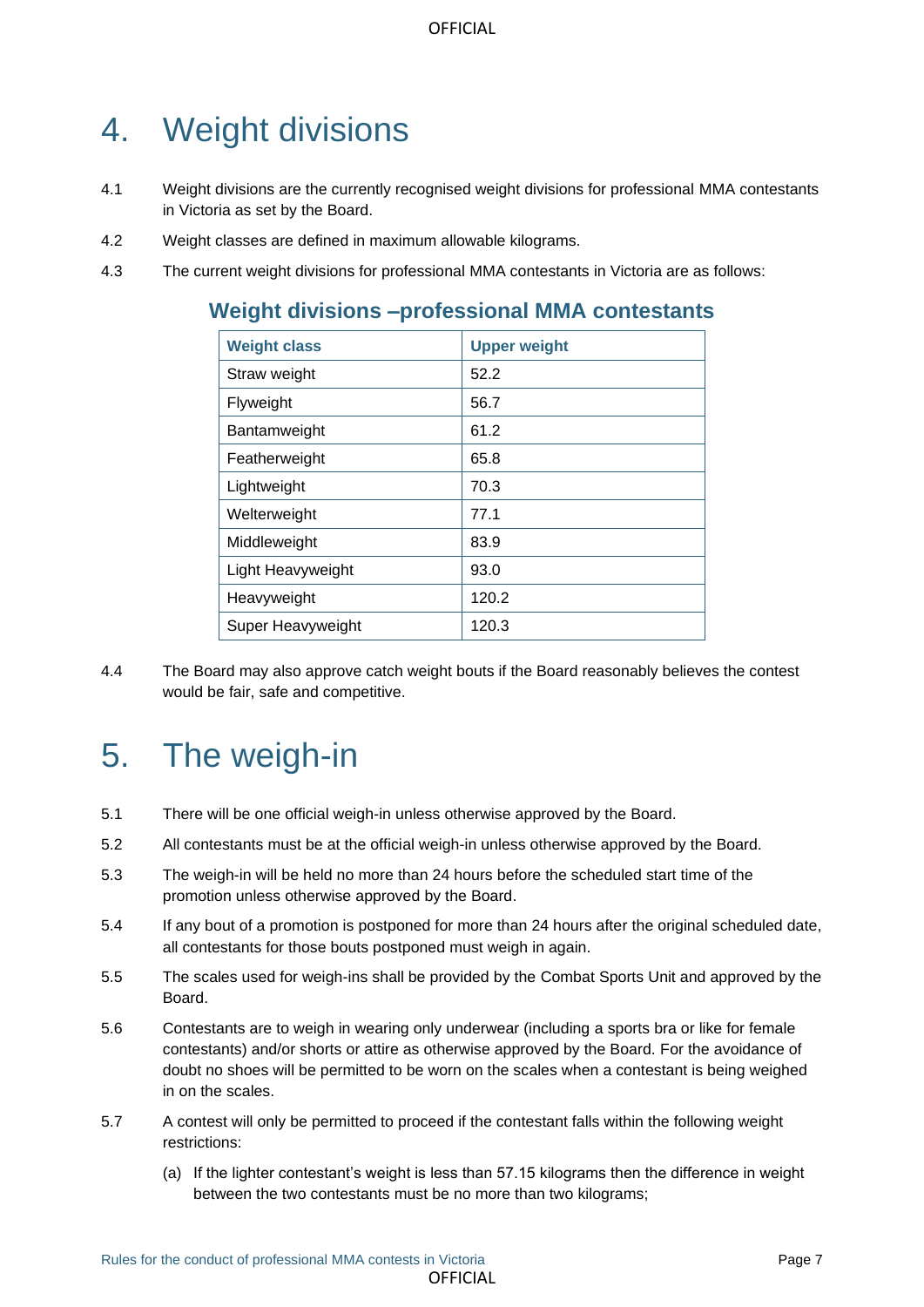- (b) If the lighter contestant's weight is between 57.15 and 72.57 kilograms then the difference in weight between the two contestants must be no more than five kilograms;
- (c) If the lighter contestant's weight is between 72.57 and 79.38 kilograms then the difference in weight between the two contestants must be no more than six kilograms; or
- (d) If the lighter contestant's weight is between 79.38 and 90.72 kilograms then the difference in weight between the two contestants must be no more than eight kilograms.
- 5.8 Contestants are allowed two hours after the official weigh-in commencement time to make the required weight and are allowed any number of times on the scales during that time.
- 5.9 If a contestant is unable to make the agreed weight, the trainer of that contestant's opponent may accept or refuse the bout at their sole discretion.
- 5.10 For the avoidance of doubt, a contestant who does not satisfy the weight restrictions above shall not be permitted to compete.
- 5.11 For a title contest, if either contestant fails to make weight the Board should follow the approved protocols of the relevant title sanctioning organisation.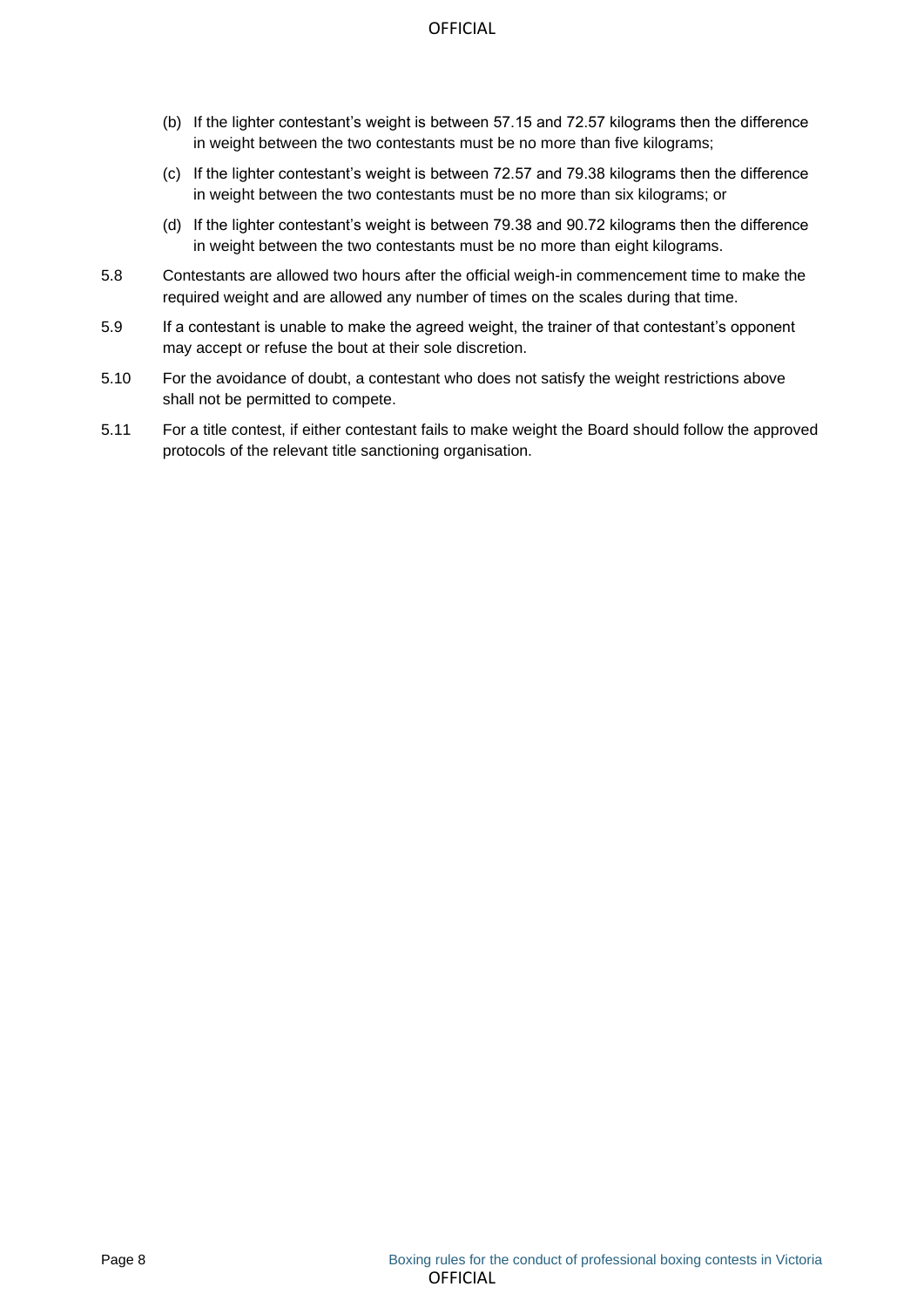## <span id="page-8-0"></span>6. The promoter

#### <span id="page-8-1"></span>**General requirements**

- 6.1 The promoter must comply with all of the conditions of their promotion permit, including the Code of Conduct.
- 6.2 The promoter must also ensure that:
	- (a) the ring complies with the specifications outlined herein;
	- (b) the contestants' gloves comply with the rules outlined herein;
	- (c) all contestants are registered;
	- (d) all trainers hold a current trainer's licence;
	- (e) the contestant's corners are marked red or blue or as otherwise approved by the Board;
	- (f) that there are no more than four seconds in a contestant's corner at any one time;
	- (g) ringside security is maintained;
	- (h) the lighting is adequate for the conduct of the contest;
	- (i) a bucket is placed in each contestant's corner;
	- (j) petroleum jelly is made available for application to the head of contestants;
	- (k) a sufficient number of clean buckets are available for the use of the contestants;
	- (l) any water, ice, or liquid spilt is wiped up between rounds;
	- (m) stools are available for contestants between rounds;
	- (n) a spinal board is kept beside the ring; and
	- (o) that paramedics have a clear, unobstructed route to access the ring and evacuate an injured contestant (the evacuation route). The promoter is to inspect this route with the medical practitioner and Board members prior to the commencement of the contest.

#### <span id="page-8-2"></span>**The safety enclosure**

- 6.3 All professional MMA contests in Victoria must be conducted in a safety enclosure.
- 6.4 The safety enclosure must:
	- (a) have six, eight or ten equal sides; and
	- (b) be between 6.01 metres and 9.75 metres wide.
	- (c) Fence posts must:
	- (d) be made of metal;
	- (e) be no more than 15.24 centimetres in diameter;
	- (f) extend from the floor of the building to a minimum height of 1.47 metres above the floor of the fenced area; and
	- (g) be properly padded in a manner approved by the Board.
- 6.5 The fencing used to enclose the area must be made of a material and affixed in such a manner that will prevent a contestant from falling out of or breaking through the fenced area.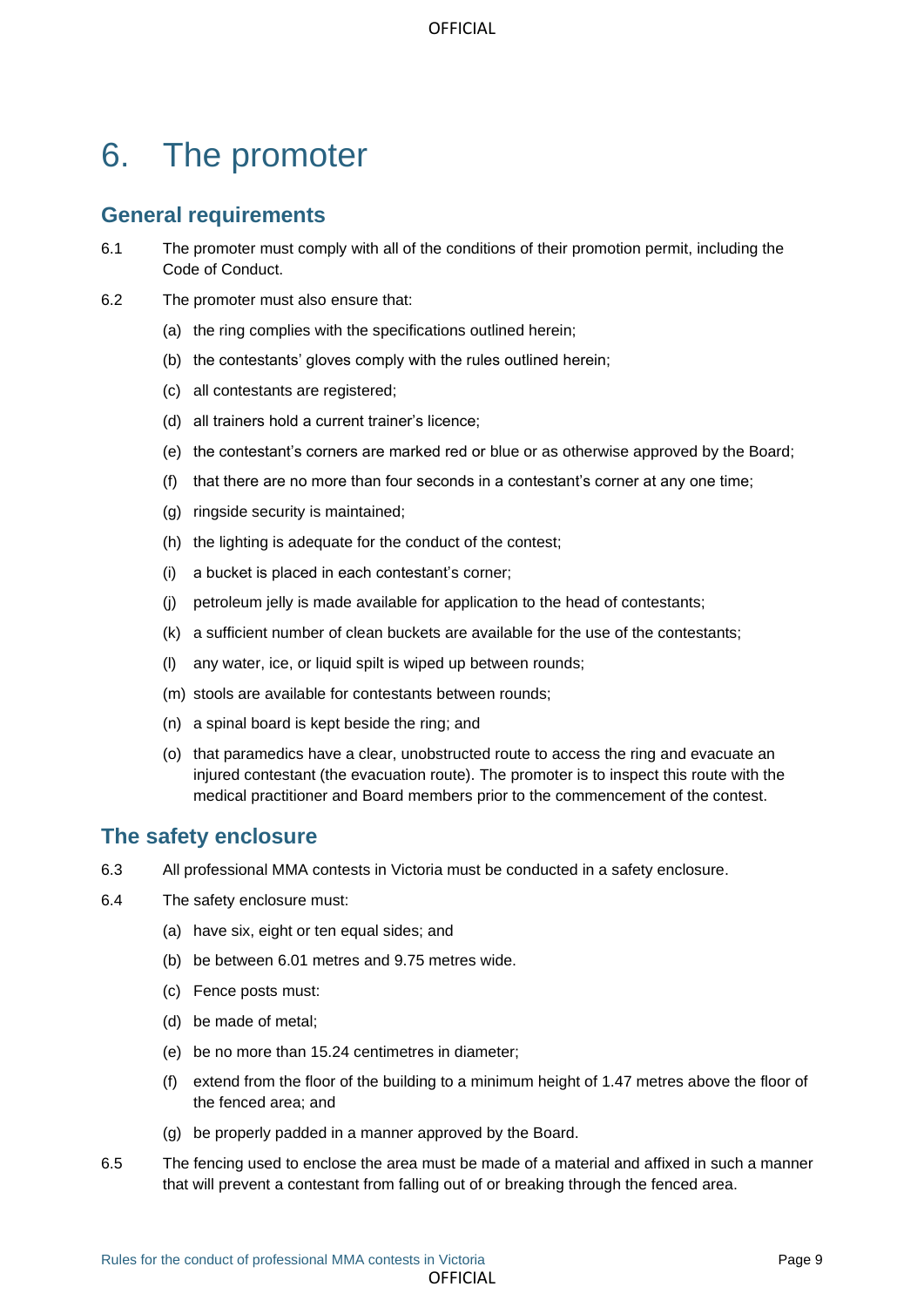- 6.6 The fenced area must have two entrances, positioned on opposite sides of the safety enclosure.
- 6.7 There must not be any obstruction on any part of the fenced area.
- 6.8 Proper steps must be provided for contestants to enter and exit the safety enclosure.

#### <span id="page-9-0"></span>**The platform**

- 6.9 The platform where the contest takes place must:
	- (a) be padded with a closed cell foam; and
	- (b) have a layer of padding at least 2.54 centimetres thick.
- 6.10 The padding must be covered with a non-slip canvas or similar material tightly stretched and laced to the platform.

#### <span id="page-9-1"></span>**Contestants' gloves**

- 6.11 Contestants must use approved light gloves (4oz) that allows the fingers to grab.
- 6.12 All gloves must be new or in as new condition.
- 6.13 All gloves are to be sufficiently clean to the satisfaction of the Board prior to being supplied to the contestants.
- 6.14 All gloves and external taping must be approved by the Board prior to each bout.
- 6.15 No liquid, powder or any other substance (other than tape to secure the gloves around the wrist as approved by the Board) is to be applied to a contestant's gloves.
- 6.16 Red and blue coloured tape must be made available to be applied to the lower part of each contestant's gloves to correspond to the colour of their respective corner.

#### <span id="page-9-2"></span>**Changes to the advertised main event or major supporting contest**

- 6.17 If a change to the advertised main event or major supporting contest of a promotion is made, the Promoter must give notice by displaying a notice at the box office and making an announcement of the change from the ring before the opening contest.
- 6.18 If there is a change to the advertised main event or major supporting contest and any of the patrons decide that they wants their tickets refunded, the promoter must refund the price of the tickets if the tickets and the ticket stubs are presented at the box office within 30 minutes after the (first) announcement is made.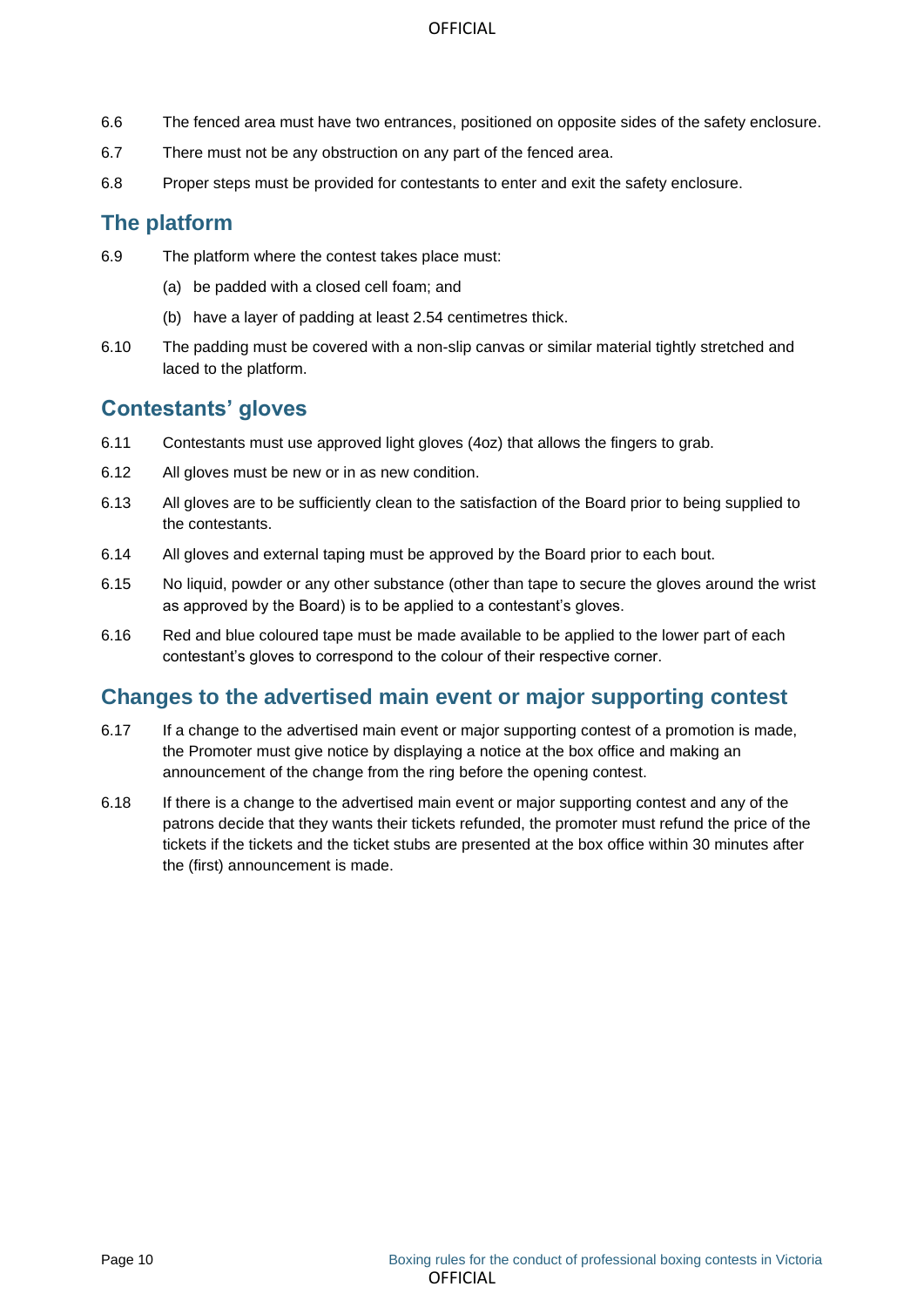# <span id="page-10-0"></span>7. The contestant

## <span id="page-10-1"></span>**General requirements**

- 7.1 Contestants must ensure compliance with all conditions of their registration, including the Code of Conduct.
- 7.2 Contestants must be over the age of 18 to compete in any professional MMA contest.
- 7.3 A contestant must not be under the influence of alcohol or prohibited drugs.
- 7.4 A contestant must comply with any drug testing requirement required by the Board from time to time.
- 7.5 At all times during a bout, a contestant must wear a mouth piece as fitted by a dentist or an advanced dental technician.
- 7.6 All male contestants must wear an approved groin protector.
- 7.7 Long hair shall be secured with soft and non-abrasive materials.
- 7.8 Contestants must not commit a foul during a bout.
- 7.9 Contestants must not leave the ring during the rest period between rounds. If this occurs the contestant will be disqualified and the contest will be deemed to be over.
- 7.10 Contestants will not be permitted to start their bout until such time as the Board has approved of their bandages, and their gloves.

No excessive grease or any other foreign substance is to be used on the face or body of a contestant.

## <span id="page-10-2"></span>**Contestant attire**

- 7.11 The following items of clothing are prohibited during competition:
	- (a) gi;
	- (b) gi pants;
	- (c) shirts; and
	- (d) any pants below the contestant's knee.
- 7.12 All females must compete in a sports bra, fitted lycra rash guard or equivalent.
- 7.13 No clothing can be comprised of any solid, hard or abrasive material of any kind.

#### <span id="page-10-3"></span>**Jewellery**

7.14 Contestants are not permitted to wear any jewellery or other piercing accessories while competing in a contest.

#### <span id="page-10-4"></span>**Hand wraps**

- 7.15 A soft surgical bandage or similar material not exceeding 5 centimetres in width may be worn on each hand of the contestant.
- 7.16 One layer of adhesive tape no more than 2.5 centimetres in width may be placed on the back of each hand to protect that part of the hand near the wrist but must not extend past the base of the knuckles when the hand is clenched to make a fist.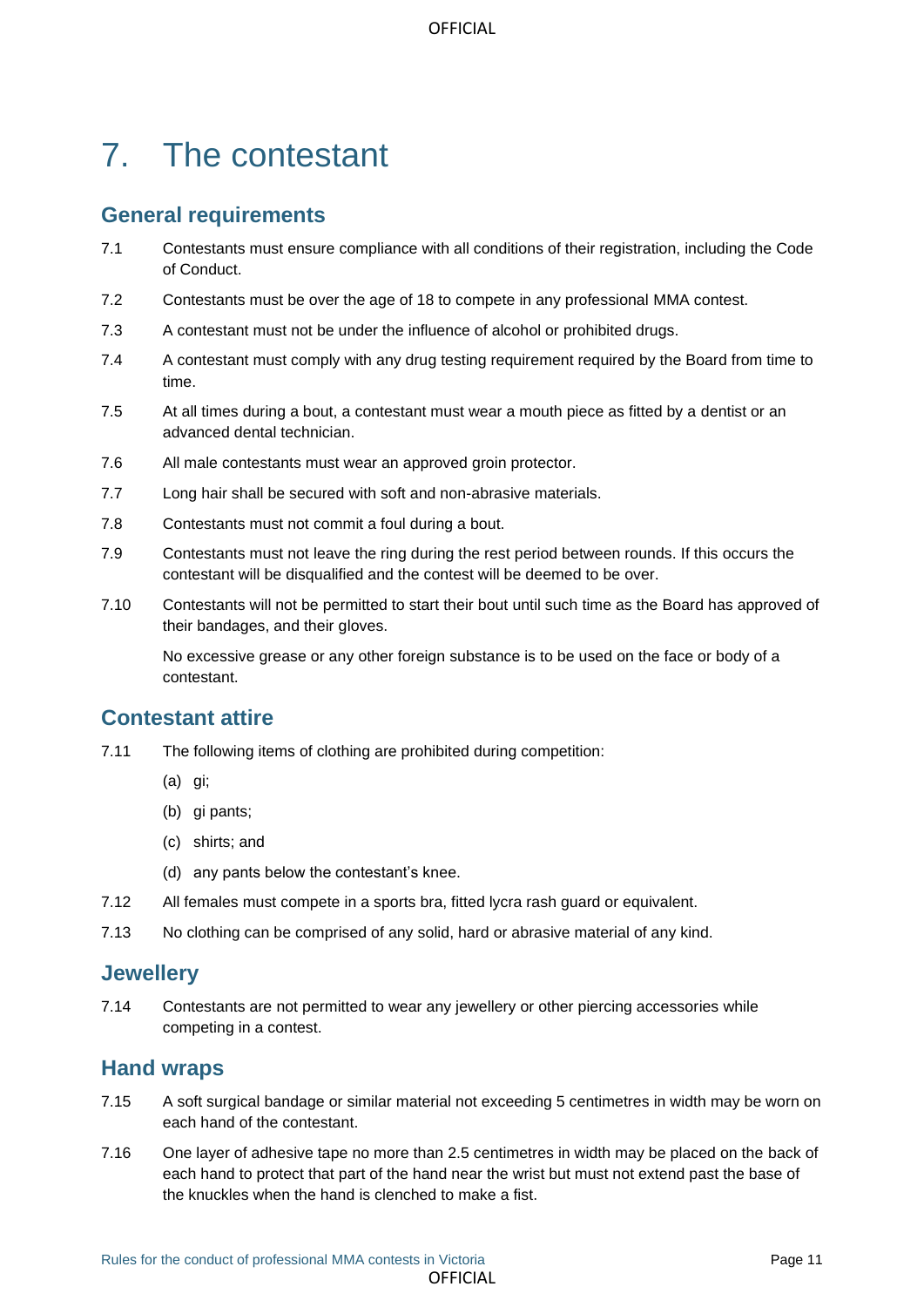- 7.17 Adhesive tape up to 1.5 metres in length and 2.5 centimetres in width may be used to secure the bandage between the wrist and the knuckles but must not extend past the base of the knuckles when the hand is clenched to make a fist.
- 7.18 A thin strip of adhesive tape may be placed between the fingers to help keep the bandages in place.
- 7.19 No liquid, powder or any other substance is to be applied to the hands before or after they are bandaged.
- 7.20 All bandaging and taping must be performed in the dressing room and be approved and signed off by a Board member or a person delegated by the Board to perform this function.

## <span id="page-11-0"></span>**Contestants' gloves**

- 7.21 Gloves are to be supplied by the promoter.
- 7.22 All gloves used for any bout of a promotion must be approved by the Board.
- 7.23 Contestants must use approved light gloves (4 Oz) that allows the fingers to grab.
- 7.24 All gloves must be new or in as new condition.
- 7.25 All gloves are to be sufficiently clean to the satisfaction of the Board prior to being supplied to the contestants.
- 7.26 All gloves and external taping must be approved by the Board prior to each bout.
- 7.27 No liquid, powder or any other substance (other than tape to secure the gloves around the wrist as approved by the Board) is to be applied to a contestant's gloves.
- 7.28 No liquid, powder or any other substance (other than tape to secure the gloves around the wrist as approved by the Board) is to be applied to a contestant's gloves.

#### <span id="page-11-1"></span>**Ankle wraps**

- 7.29 Ankle wrapping is not mandatory.
- 7.30 If used, ankle wrappings must be totally concealed by ankle supports.
- 7.31 For each ankle, no more than 5 metres of soft surgical bandage no more than 5 centimetres wide is to be used.
- 7.32 No more than one metre of adhesive tape with a maximum width of 3 centimetres is to be used to complete the wrappings for each ankle.
- 7.33 Instep padding can be used but must be approved by a Board member prior to the contest.
- 7.34 All bandaging and taping must be performed in the dressing room and be approved and signed off by a Board member or a person delegated by the Board to perform this function.

## <span id="page-11-2"></span>**Body taping**

- 7.35 Knees may be taped if the contestant has a medical certificate from an Australian registered medical practitioner stating that the taping is needed for a medical reason. The certificate must identify the medical condition and state the reason for which the taping is required.
- 7.36 All knee taping must be covered by a fitted neoprene sleeve.
- 7.37 Elbows may be taped only when the skin is broken.
- 7.38 Earlobes may be taped down using soft, adhesive medical tape.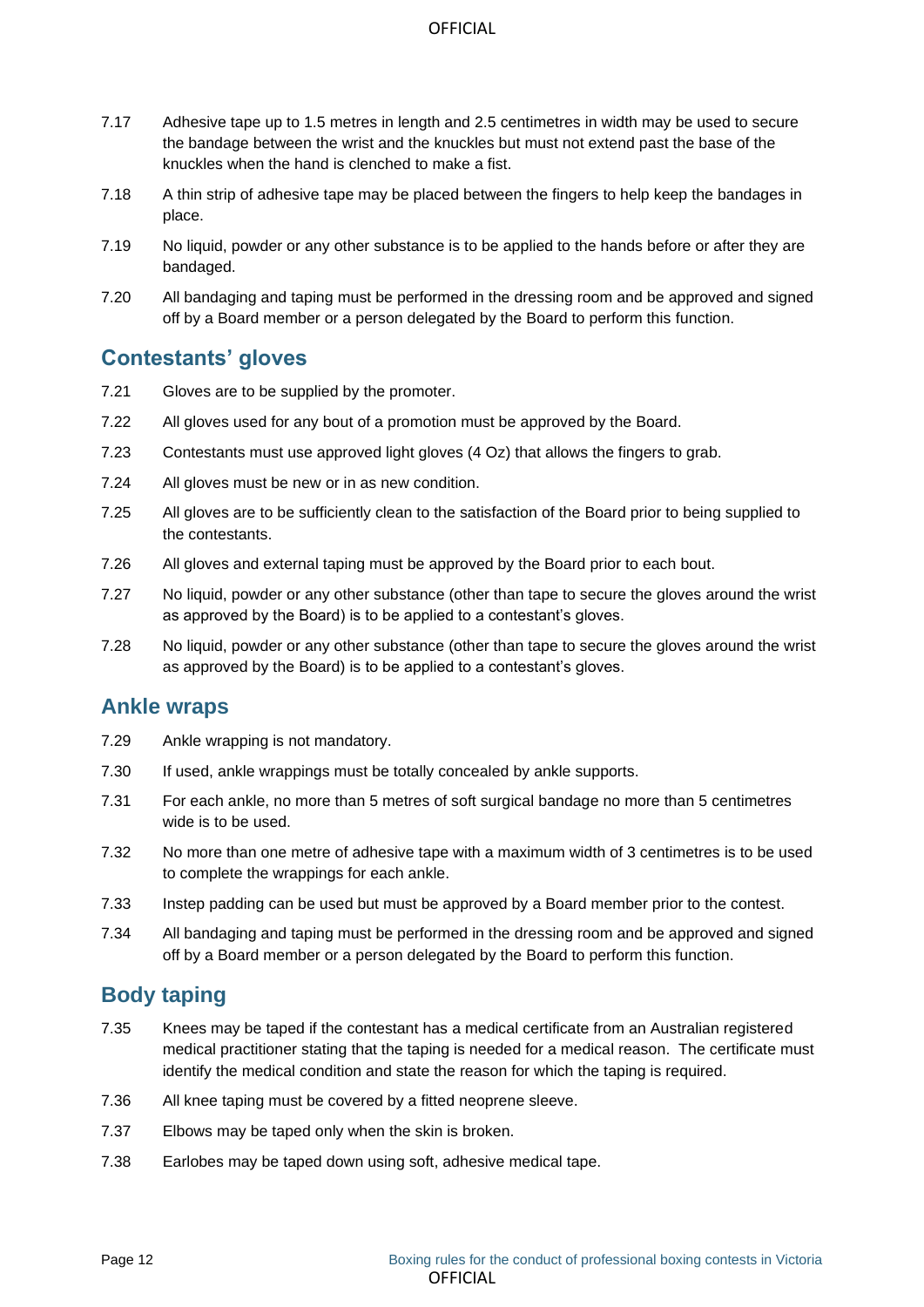7.39 All taping must be performed in the dressing room and be approved and signed off by a Board member or a person delegated by the Board to perform this function.

## <span id="page-12-0"></span>**Non-fight periods**

- 7.40 Contestants must comply with all non-fight periods imposed by a medical practitioner or the Board.
- 7.41 Any non-fight period imposed by the Board will supersede any shorter non-fight period imposed by a medical practitioner.
- 7.42 A non-fight period will begin from the day after the date of the relevant promotion unless otherwise specified.
- 7.43 The applicable non-fight periods are set out in the table below titled Non-Fight Periods and Return To Contest Requirements.
- 7.44 For the purposes of calculating a non-fight period following a knockout, technical knockout or concussion, 'successive' means a knockout, technical knockout or concussion (or any combination of each) occurring within 12 months of any preceding knockout, technical knockout or concussion.
- 7.45 The Board may suspend a contestant's registration when the Board considers this to be in the interests of the contestant's health or safety.
- 7.46 Contestants must comply with any direction given by a medical practitioner or the Board to obtain a medical clearance or undertake medical testing.

## <span id="page-12-1"></span>**Concussed contestants**

- 7.47 The ringside doctor's finding that a contestant is concussed is final. Any reference to a 'concussed contestant' in these rules includes contestants who are found to be concussed by the ringside doctor.
- 7.48 A concussed contestant must follow the concussion management guidelines set out below or as otherwise prescribed, in writing, by a health care professional who has experience in treating brain injuries (e.g. ringside doctor or concussion specialist).
- 7.49 Where a concussed contestant is required to obtain a medical clearance before the contestant's next contest, the medical clearance shall be completed in accordance with any guidelines or direction made by the Board.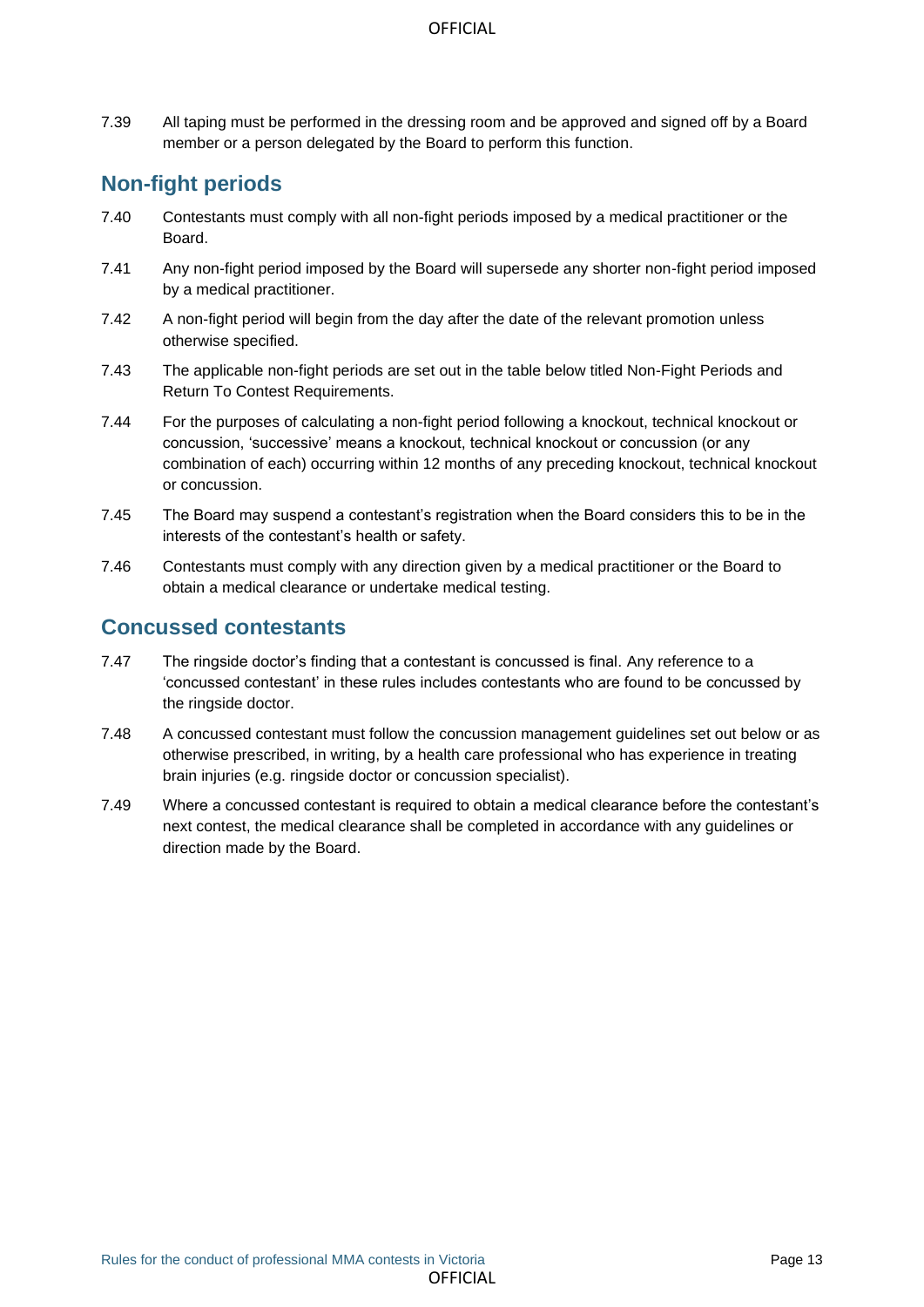|  |  |  |  |  |  | Non-fight periods and return to contest requirements |
|--|--|--|--|--|--|------------------------------------------------------|
|--|--|--|--|--|--|------------------------------------------------------|

<span id="page-13-0"></span>

| <b>Outcomes</b>                                                                                               | <b>Concussion status</b>                                                           | <b>Applicable</b><br>to  | <b>Minimum non-</b><br>fight period                                        | <b>Medical review</b><br>after contest             | <b>Concussion</b><br>management<br>guidelines     | <b>Medical</b><br>clearance                                         | <b>Successive KO.</b><br>TKO &/or<br>concussion |
|---------------------------------------------------------------------------------------------------------------|------------------------------------------------------------------------------------|--------------------------|----------------------------------------------------------------------------|----------------------------------------------------|---------------------------------------------------|---------------------------------------------------------------------|-------------------------------------------------|
| KO                                                                                                            | Concussed                                                                          | Loser                    | 30 days                                                                    | As directed by<br>the Board or<br>ringside doctor. | Observe<br>concussion<br>management<br>guidelines | Need for medical<br>clearance at<br>ringside doctor's<br>discretion | 60 then 90 days                                 |
| <b>TKO</b>                                                                                                    | Concussed (as<br>diagnosed by ringside<br>doctor or other medical<br>practitioner) | Loser                    | 30 days                                                                    | As directed by<br>the Board or<br>ringside doctor. | Observe<br>concussion<br>management<br>guidelines | Need for medical<br>clearance at<br>ringside doctor's<br>discretion | 60 then 90 days                                 |
| <b>TKO</b>                                                                                                    | Not concussed (as<br>diagnosed by ringside<br>doctor)                              | Loser                    | 30 days                                                                    | As directed by<br>the Board or<br>ringside doctor. | Observe<br>concussion<br>management<br>guidelines | Need for medical<br>clearance at<br>ringside doctor's<br>discretion | 60 then 90 days                                 |
| <b>Concussed</b>                                                                                              | Concussed (as<br>diagnosed by ringside<br>doctor or other medical<br>practitioner) | Winner /<br>loser / draw | 30 days                                                                    | As directed by<br>the Board or<br>ringside doctor. |                                                   | Need for medical<br>clearance at<br>ringside doctor's<br>discretion | 60 then 90 days                                 |
| Heavy punishment,<br>lacerations, fractures<br>and other injuries where<br>there is no concussion             | Not concussed                                                                      | Winner /<br>loser / draw | 15 days or at<br>ringside<br>doctor's<br>discretion                        | As directed by<br>the Board or<br>ringside doctor. |                                                   | Need for medical<br>clearance at<br>ringside doctor's<br>discretion |                                                 |
| Not concussed                                                                                                 | Not concussed                                                                      | Winner /<br>loser / draw | 15 days                                                                    |                                                    |                                                   |                                                                     |                                                 |
| Four knockouts,<br>technical knockouts or<br>concussions (or any<br>combination of each) in<br>12 months      |                                                                                    |                          | 12 month<br>suspension or<br>as otherwise<br>agreed by the<br><b>Board</b> |                                                    |                                                   |                                                                     |                                                 |
| <b>Four consecutive</b><br>knockouts, technical<br>knockouts or<br>concussions (or any<br>combination of each |                                                                                    |                          | 12 month<br>suspension or<br>as otherwise<br>agreed by the<br><b>Board</b> |                                                    |                                                   |                                                                     |                                                 |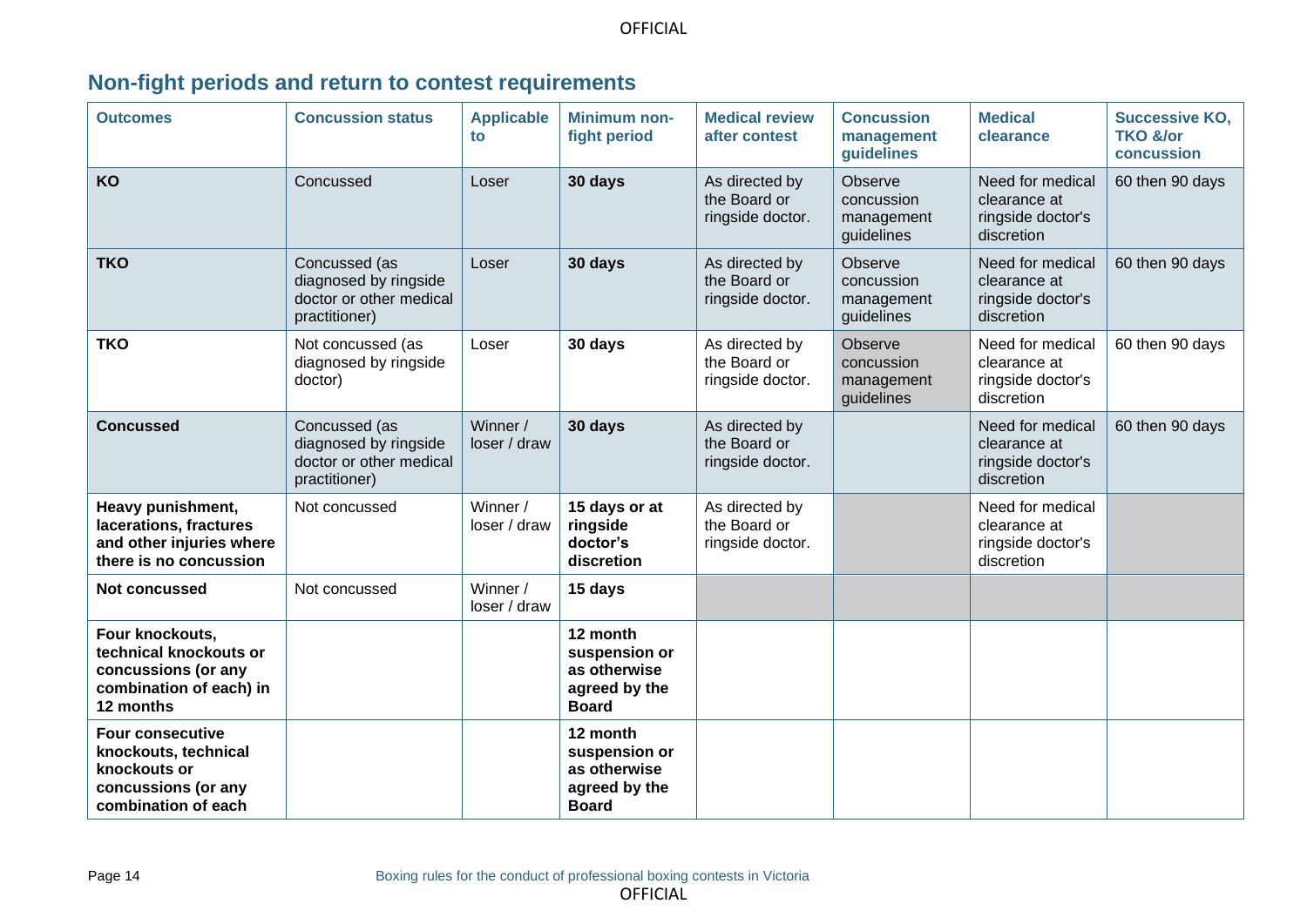# <span id="page-14-0"></span>8. Concussion management guidelines

#### 8.1 Concussed contestants must:

- (a) not drink alcohol while symptoms persist, particularly not after a contest;
- (b) get as much rest as possible (physical and cognitive) avoid physically demanding activities (e.g. training, heavy physical work) or those that require a lot of thinking or concentration (e.g. computer work or video games) while symptoms persist;
- (c) not return to sparring until medical clearance has been obtained from a medical practitioner;
- (d) immediately attend a hospital emergency department if the following symptoms are experienced:
	- repeated vomiting
	- increasing and persistent headache
	- loss of consciousness
	- inability to stay awake during times when usually awake
	- confusion
	- restlessness
	- agitation
	- convulsions
	- seizures
	- difficulty walking
	- difficulty balancing
	- weakness or numbness
	- blurring or difficulty with vision
	- slurred speech
- (e) see a health care professional who has experience in treating brain injuries (e.g. ringside doctor or other concussion specialist) if symptoms persist for more than 10 days; and
- (f) observe the Return To Fight Strategy set out below or as otherwise prescribed by a health care professional who has experience in treating brain injuries (e.g. ringside doctor or concussion specialist).

## <span id="page-14-1"></span>**Return to fight strategy<sup>1</sup>**

#### **Stage 1: Initial period**

An initial period of **24/48 hours** of both relative **physical and cognitive rest** is recommended before beginning Phase 1 of this graduated strategy.

There should be at least **48 hours (or longer) for each step of the progression**. If any symptoms worsen during exercise, contestants should go back to the previous step.

| Stage | <b>Activity type</b>               | <b>Description</b>                            |
|-------|------------------------------------|-----------------------------------------------|
|       | Return to symptom limited activity | Daily activities that do not provoke symptoms |

<sup>1</sup> Adapted from Nalepa B, Alexander A, Pardini J, et al. 'Fighting to keep a sport safe: Toward a structured and sport-specific return to play protocol', *The Physician and Sports Medicine*. February 2017.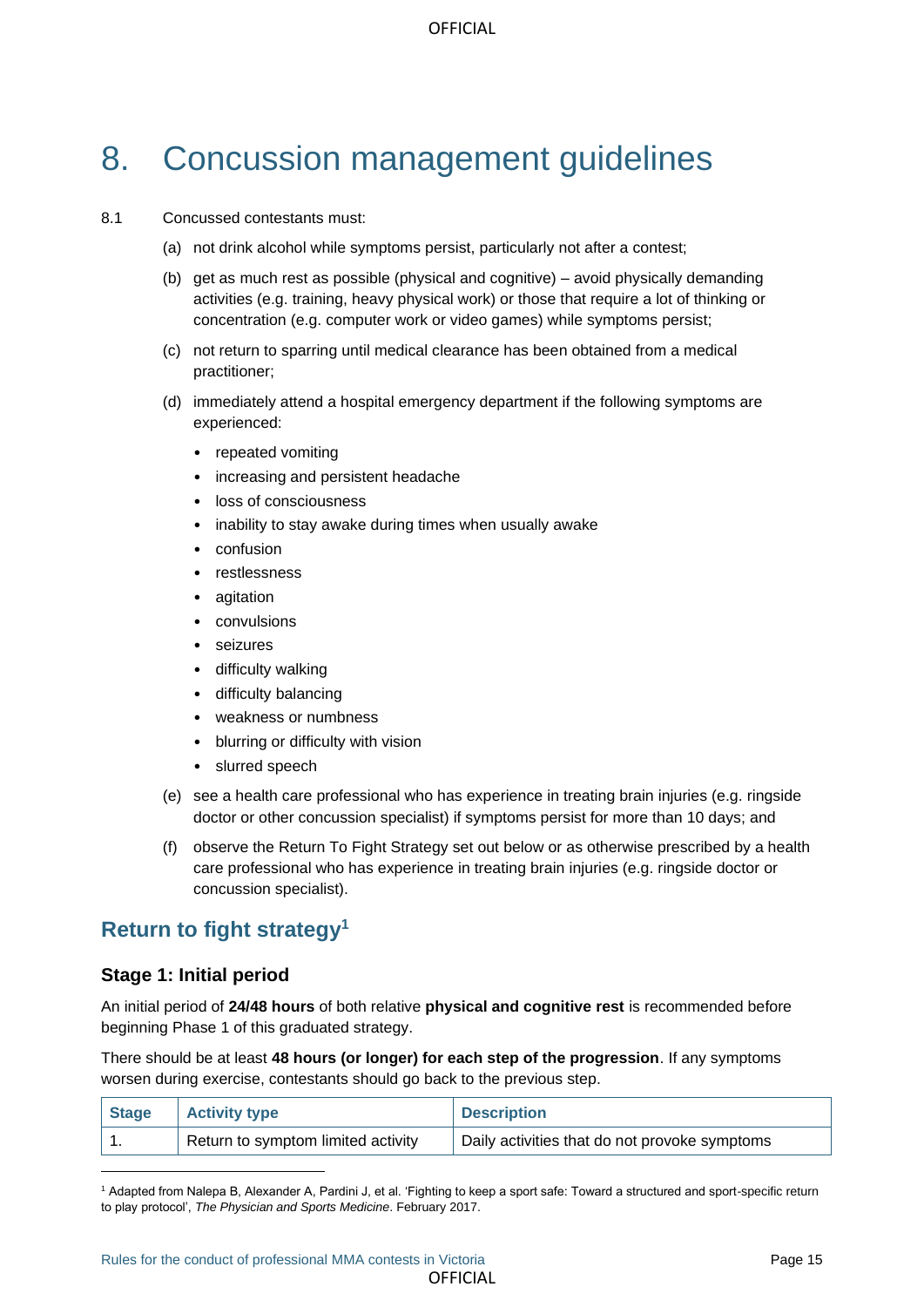#### **Stage 2: Return to general fitness**

A fighter may only advance to this stage once concussion symptoms have resolved. It is recommended that Stage 2 not be commenced for **at least one week**.

| <b>Stage</b> | <b>Activity type</b>      | <b>Description</b>                                                                                                        |
|--------------|---------------------------|---------------------------------------------------------------------------------------------------------------------------|
| 2.1          | Light aerobic activity    | Walking, elliptical, stationary cycling at slow to<br>medium pace. No resistance training.                                |
| 2.2          | Moderate aerobic activity | Jogging, swimming, skipping, other aerobic<br>activities. No head impact activities.                                      |
| 2.3          | Sport-specific activity   | Sprinting, mitts, bag/footwork, walk-through<br>grappling. No partner work. May start progressive<br>resistance training. |

#### **Stage 3: Return to non-contact fighting activities**

| <b>Stage</b> | <b>Activity type</b>           | <b>Description</b>                                                                                                                                                |
|--------------|--------------------------------|-------------------------------------------------------------------------------------------------------------------------------------------------------------------|
| 3.1          | Bag/mitt work with movement    | Tests fighter ability to punch and/or kick in multiple<br>planes.                                                                                                 |
| 3.2          | Shadow boxing/drills           | Re-introduces fighter to sport environment and re-<br>establishes footwork.                                                                                       |
| 3.3          | One-sided sparring & grappling | Fighter begins to spar without the concern of<br>contact. Reacts to opponents movements and<br>begins to get timing back for punches, kicks and<br>body position. |

#### **Stage 4: Return to non-contact fighting activities**

A fighter may only advance to this stage when **medical clearance has been obtained** from a medical practitioner fully appraised of the concussion episode.

| <b>Stage</b> | <b>Activity type</b>       | <b>Description</b>                                                                                                                                                                                                                                     |
|--------------|----------------------------|--------------------------------------------------------------------------------------------------------------------------------------------------------------------------------------------------------------------------------------------------------|
| 4.1          | Sparring - short duration  | First step of live sparring. Rounds of short duration<br>with long breaks. Number of rounds is small to begin<br>with but can be increased as tolerated.                                                                                               |
| 4.2          | Sparring – longer duration | Rounds at this stage can begin to lengthen in<br>duration while breaks between can shorten. Number<br>of rounds can increase as fatigue allows.                                                                                                        |
| 4.3          | Full contact practice      | Full return to normal training. Return to normal<br>rounds and time limits based on sport and next<br>potential bout. Contestant should be able to tolerate<br>normal parameters of training/sparring and it training<br>without a return of symptoms. |
| 4.4          | Return to fight/contest    |                                                                                                                                                                                                                                                        |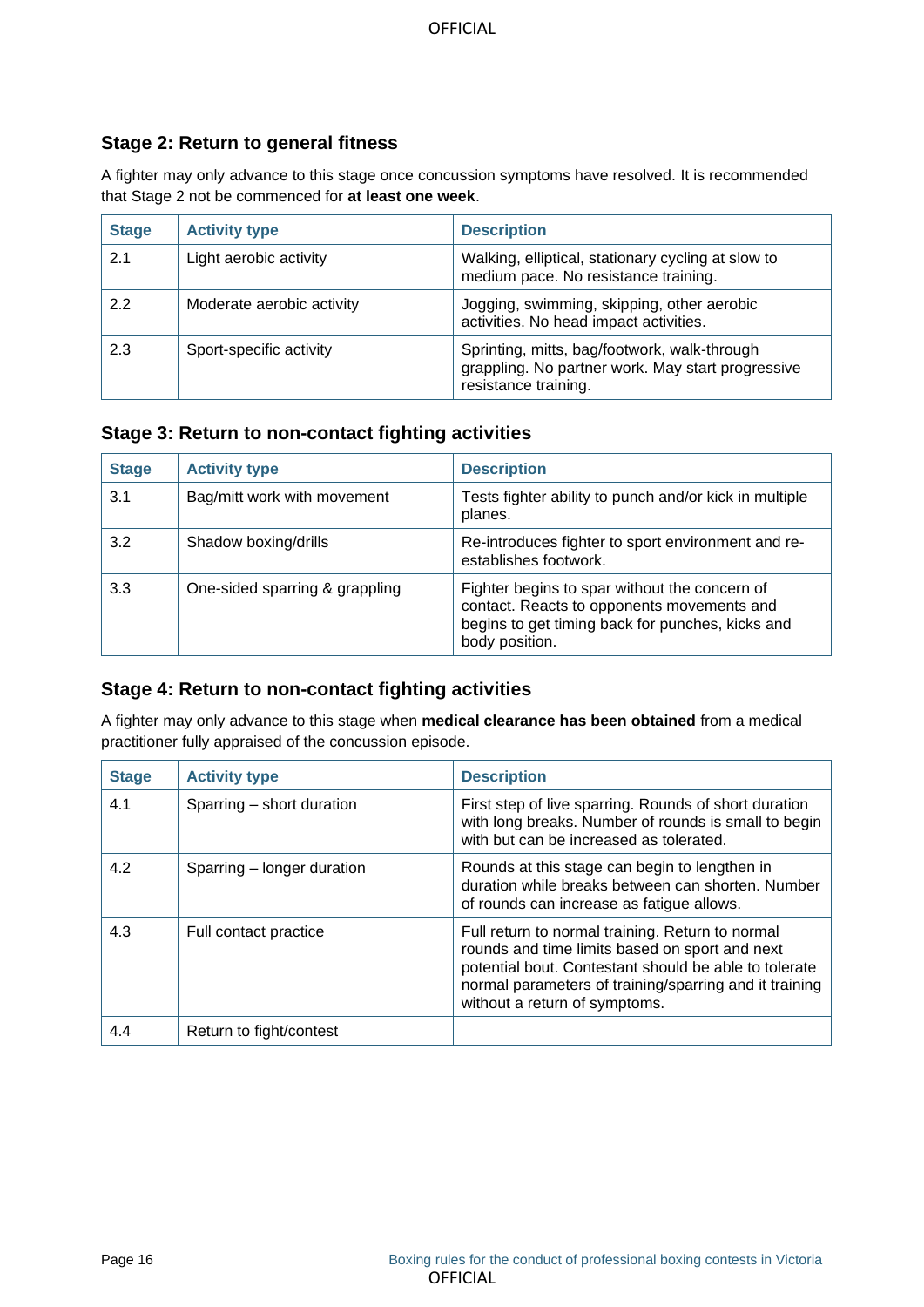## <span id="page-16-0"></span>9. The trainer

#### <span id="page-16-1"></span>**General requirements**

- 9.1 A trainer must comply with all of the conditions of their trainer's licence, including the Code of Conduct.
- 9.2 A trainer must display their license at all times during a promotion.
- 9.3 Only one licensed trainer can accompany the contestant to the centre of the ring during the referee's instructions.
- 9.4 During each round all trainers must be seated or crouched down.
- 9.5 Before the round begins one trainer must remove any towels, buckets, stools, etc. from the platform of the ring and wipe away all excess water and/or ice from the platform.
- 9.6 Between rounds only one licensed trainer can enter the ring and communicate directly to the contestant.
- 9.7 Trainers must remain out of the ring during rounds.
- 9.8 A trainer may seek to terminate a bout by throwing a towel into ring. The referee or medical practitioner will be the final arbiter of the termination of the bout.
- 9.9 Trainers must ensure that no excessive use of grease or any other foreign substance is to be used on the face or body of a contestant.

#### <span id="page-16-2"></span>**Hand wraps**

- 9.10 A soft surgical bandage or similar material not exceeding 5 centimetres in width may be worn on each hand of the contestant.
- 9.11 One layer of adhesive tape no more than 2.5 centimetres in width may be placed on the back of each hand to protect that part of the hand near the wrist but must not extend past the base of the knuckles when the hand is clenched to make a fist.
- 9.12 Adhesive tape up to 1.5 metres in length and 2.5 centimetres in width may be used to secure the bandage between the wrist and the knuckles but must not extend past the base of the knuckles when the hand is clenched to make a fist.
- 9.13 A thin strip of adhesive tape may be placed between the fingers to help keep the bandages in place.
- 9.14 No liquid, powder or any other substance is to be applied to the hands before or after they are bandaged.
- 9.15 All bandaging and taping must be performed in the dressing room and be approved and signed off by a Board member or a person delegated by the Board to perform this function.

## <span id="page-16-3"></span>**Contestants' gloves**

- 9.16 Gloves are to be supplied by the promoter.
- 9.17 All gloves used for any bout of a promotion must be approved by the Board.
- 9.18 Contestants must use approved light gloves (4 Oz) that allows the fingers to grab.
- 9.19 All gloves must be new or in as new condition.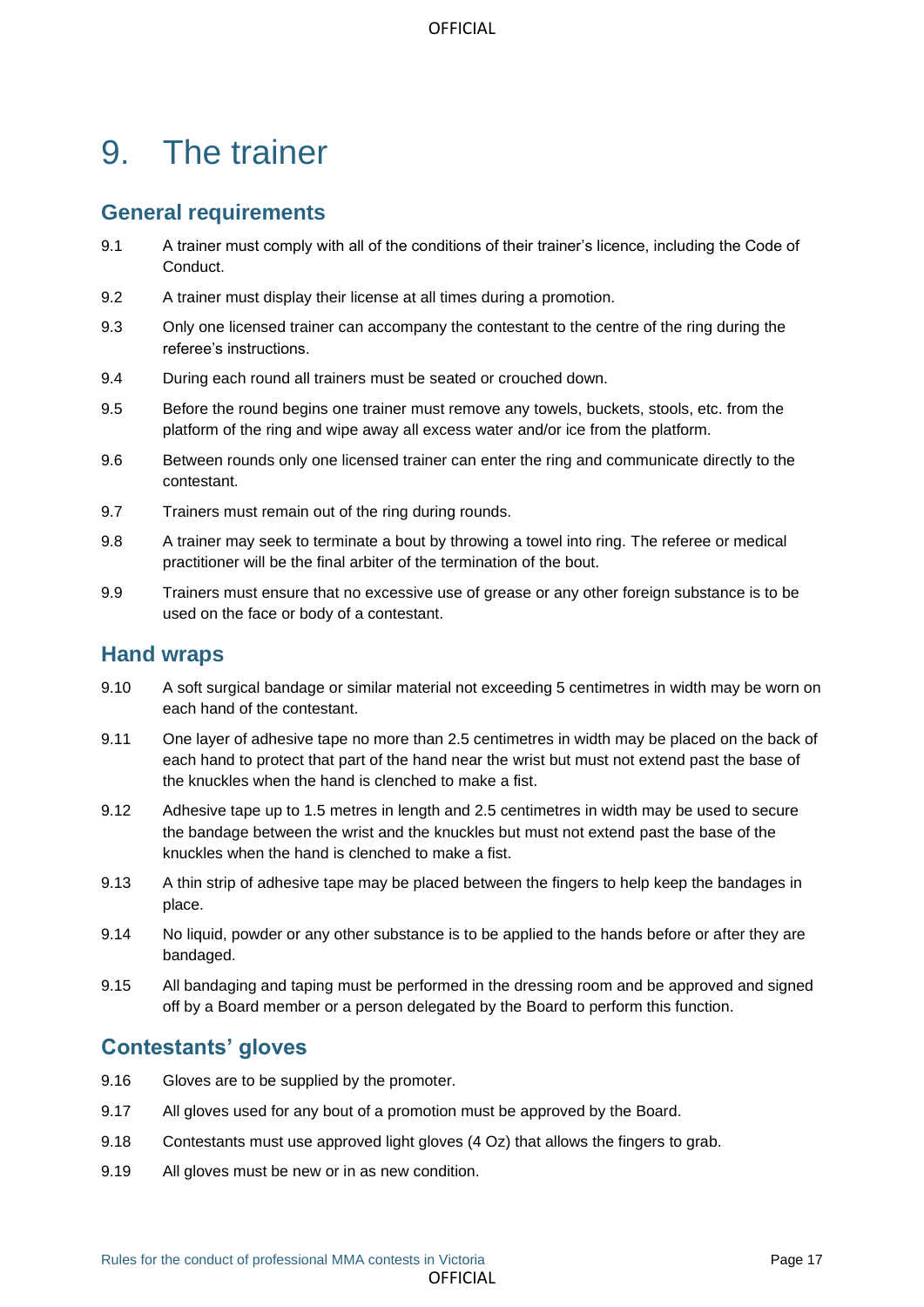- 9.20 All gloves are to be sufficiently clean to the satisfaction of the Board prior to being supplied to the contestants.
- 9.21 All gloves and external taping must be approved by the Board prior to each bout.
- 9.22 No liquid, powder or any other substance (other than tape to secure the gloves around the wrist as approved by the Board) is to be applied to a contestant's gloves.
- 9.23 No liquid, powder or any other substance (other than tape to secure the gloves around the wrist as approved by the Board) is to be applied to a contestant's gloves.

#### <span id="page-17-0"></span>**Ankle wraps**

- 9.24 Ankle wrapping is not mandatory.
- 9.25 If used, ankle wrappings must be totally concealed by ankle supports.
- 9.26 For each ankle, no more than 5 metres of soft surgical bandage no more than 5 centimetres wide is to be used.
- 9.27 No more than one metre of adhesive tape with a maximum width of 3 centimetres is to be used to complete the wrappings for each ankle.
- 9.28 Instep padding can be used but must be approved by a Board member prior to the contest.
- 9.29 All bandaging and taping must be performed in the dressing room and be approved and signed off by a Board member or a person delegated by the Board to perform this function.

## <span id="page-17-1"></span>**Body taping**

- 9.30 Knees may be taped if the contestant has a medical certificate from an Australian registered medical practitioner stating that the taping is needed for a medical reason. The certificate must identify the medical condition and state the reason for which the taping is required.
- 9.31 All knee taping must be covered by a fitted neoprene sleeve.
- 9.32 Elbows may be taped only when the skin is broken.
- 9.33 Earlobes may be taped down using soft, adhesive medical tape.
- 9.34 All taping must be performed in the dressing room and be approved and signed off by a Board member or a person delegated by the Board to perform this function..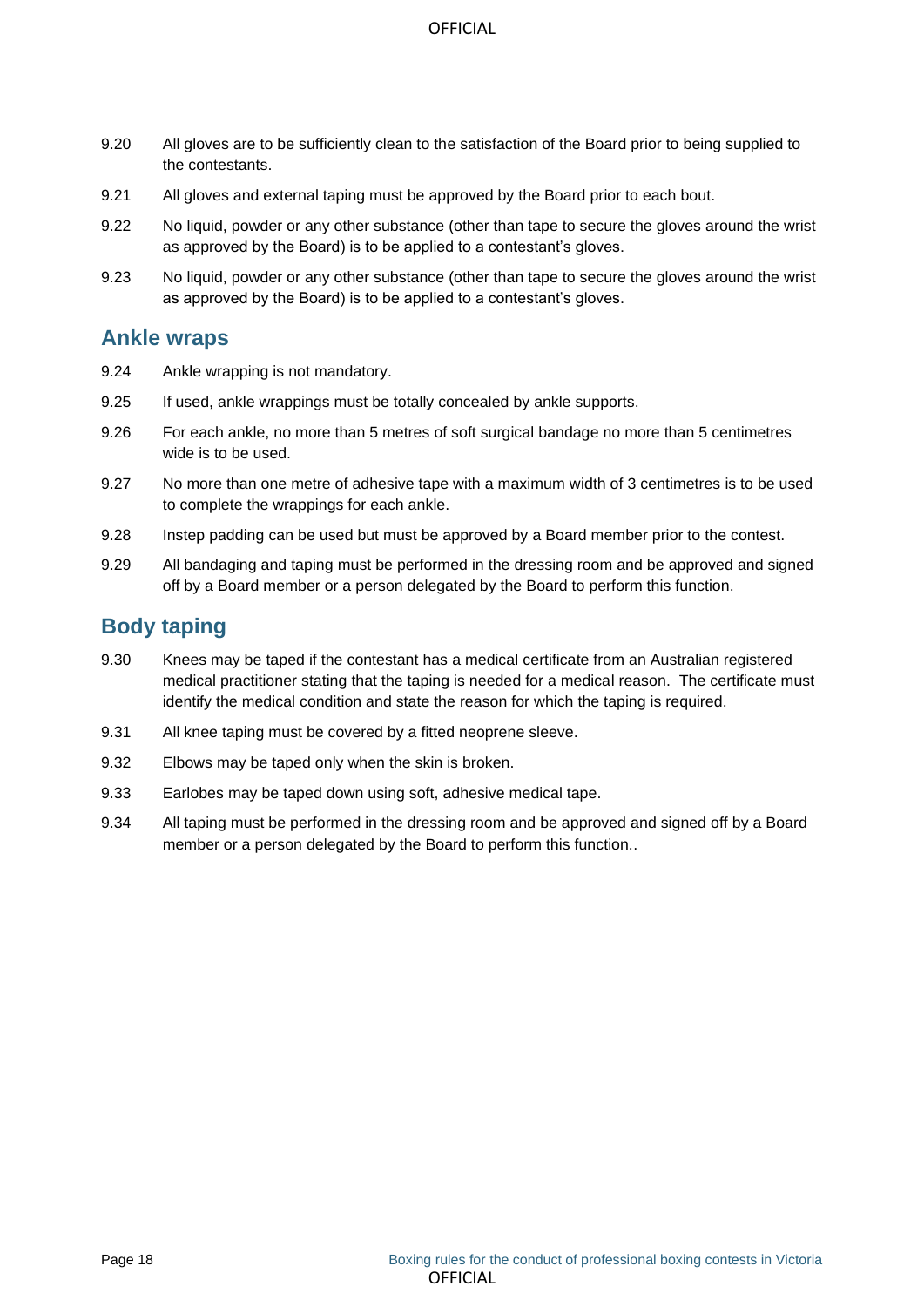## <span id="page-18-0"></span>10. The referee

## <span id="page-18-1"></span>**General requirements**

- 10.1 The referee must comply with all of the conditions of their referee licence, including the Code of Conduct.
- 10.2 A referee must not be under the influence of alcohol or prohibited drugs whilst officiating.
- 10.3 A referee must not consume alcohol or take prohibited drugs while officiating.
- 10.4 A referee must be in possession of their license during a promotion.

## <span id="page-18-2"></span>**The referee's attire**

- 10.5 A referee must wear the following clothing during a promotion:
	- (a) long, black trousers;
	- (b) a long or short sleeved, black or white collared shirt; and
	- (c) closed toe, non-slip shoes.
- 10.6 A referee's attire should not feature any distinguishing badges, pockets, names, logos, trademarks, or distinctive signs of any kind, except where prior approval of the Board has been granted.
- 10.7 A referee must not wear spectacles during a bout.
- 10.8 Contact lenses may be worn.

#### <span id="page-18-3"></span>**Duties of the referee before a contest commences**

- 10.9 Prior to the start of a contest the referee must:
	- (a) give instructions to all contestants in the dressing room;
	- (b) inspect the contestants and the contestants' gloves to make sure that no foreign substance or substances have been applied to either the bodies or the gloves of the contestants to the possible detriment of their opponent;
	- (c) examine each contestant to ensure they are wearing a groin guard (if applicable) and a mouth piece;
	- (d) not allow a bout to commence until the contestant is wearing a groin guard (if applicable) and mouth piece;
	- (e) ascertain where the timekeeper, judges and medical practitioner are seated;
	- (f) call the contestants together before each bout for final instructions;
	- (g) not allow a contest to commence without a medical practitioner being seated at the ring side;
	- (h) agree with the medical practitioner on a clear, pre-determined means, whether by bell, hammer, prescribed hand signal or another method, by which:
		- (i) the medical practitioner can indicate the need for or desirability of a medical examination of a contestant during the contest;
		- (ii) the medical practitioner can stop the contest; and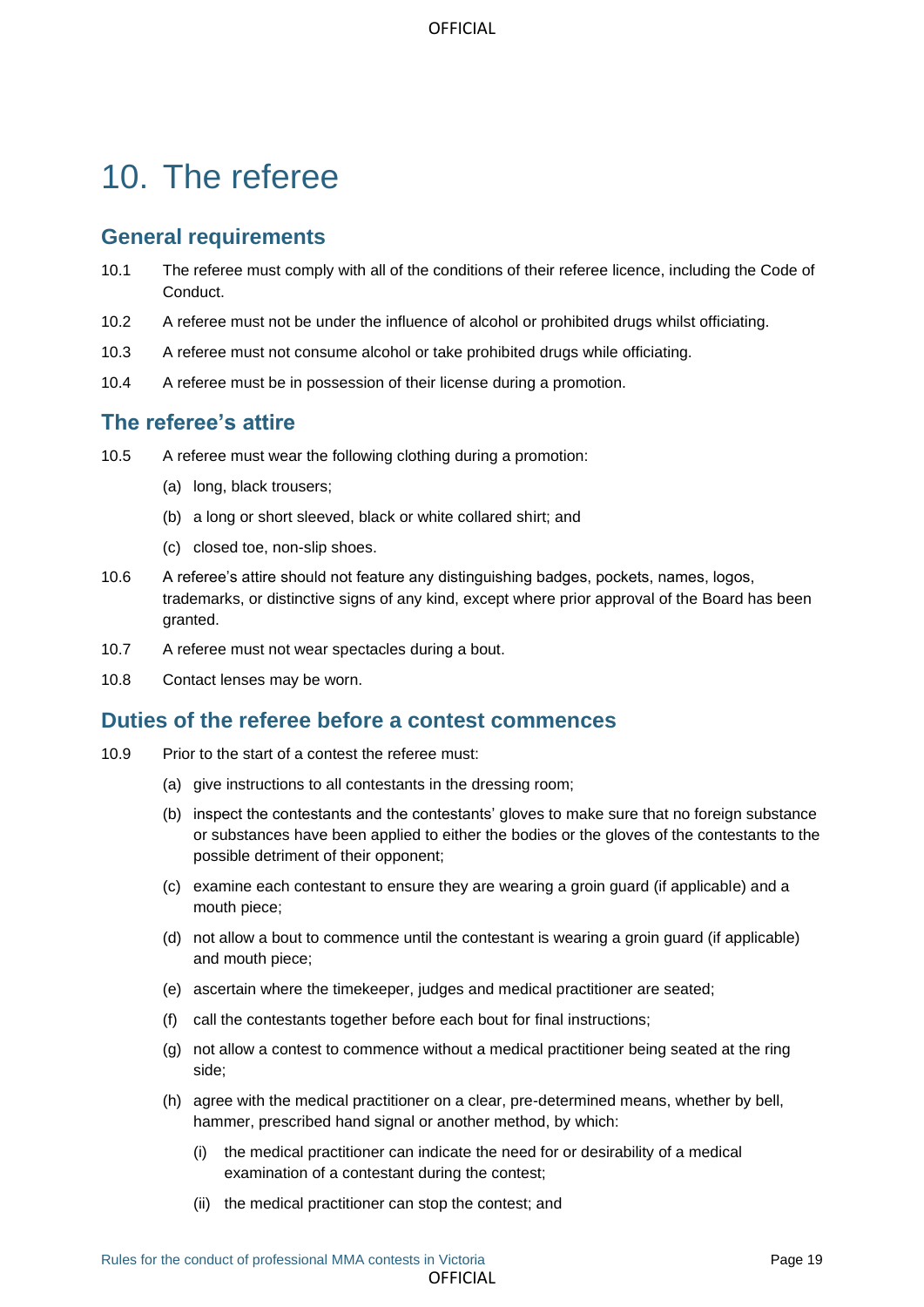(iii) the referee can indicate to the medical practitioner the need for or desirability of a medical examination of a contestant during the contest.

## <span id="page-19-0"></span>**Duties of a referee during a contest**

- 10.10 During a contest, a referee must:
	- (a) observe and assess at all times the contestants' ability to defend him or herself;
	- (b) see that the rules are strictly observed by contestants;
	- (c) maintain control of the contest at all times;
	- (d) in the event that a contestant's gloves or dress become undone or displaced during the contest, stop the contest and have it attended to;
	- (e) when the referee has disqualified a contestant or stopped a contest, inform the recorder which contestant they have disqualified or the reason they have stopped the contest to enable the recorder to correctly instruct the announcer;
	- (f) call 'Time' at the first opportune moment without interfering with the immediate action if a mouthpiece is involuntarily dislodged during competition. The referee shall reinsert the mouthpiece and restart the contest. The referee may instruct the corner to clean the mouthpiece if the referee deems necessary;
	- (g) only assist a knocked down contestant if the referee has signalled the termination of the contest; and

call "Time" for a medical examination of a contestant by the medical practitioner or stop the fight as set out below.

## <span id="page-19-1"></span>**Calling "Time" for medical examination**

- 10.11 The referee must call "Time" for a medical examination of a contestant if the medical practitioner indicates to the referee the desirability of a medical examination of a contestant during the contest.
- 10.12 The referee must, at any time, request the medical practitioner to examine a contestant during the contest if, in the view of the referee:
	- (a) there may be a serious impairment of a contestant's ability to defend him or herself;
	- (b) there may be a likelihood of serious injury to a contestant's health; or
	- (c) it may be desirable to do so in the interests of the safety or welfare of a contestant.
- 10.13 To call "Time" for a medical examination, the referee must:
	- (a) order "Stop", and instruct the time keeper to call "Time"; and
	- (b) communicate to the medical practitioner using the pre-determined, agreed method that he or she is to examine a contestant.
- 10.14 Should a medical examination prompted by a foul occur during the course of a round, the clock will be stopped in accordance with paragraphs 9.24, 9.25 and 9.26 below.
- 10.15 Where a medical examination of a contestant is not promoted by a foul, the clock will be stopped until the referee resumes or stops the contest. If the contest cannot be resumed, the outcome will be as set out in paragraph 9.30 below.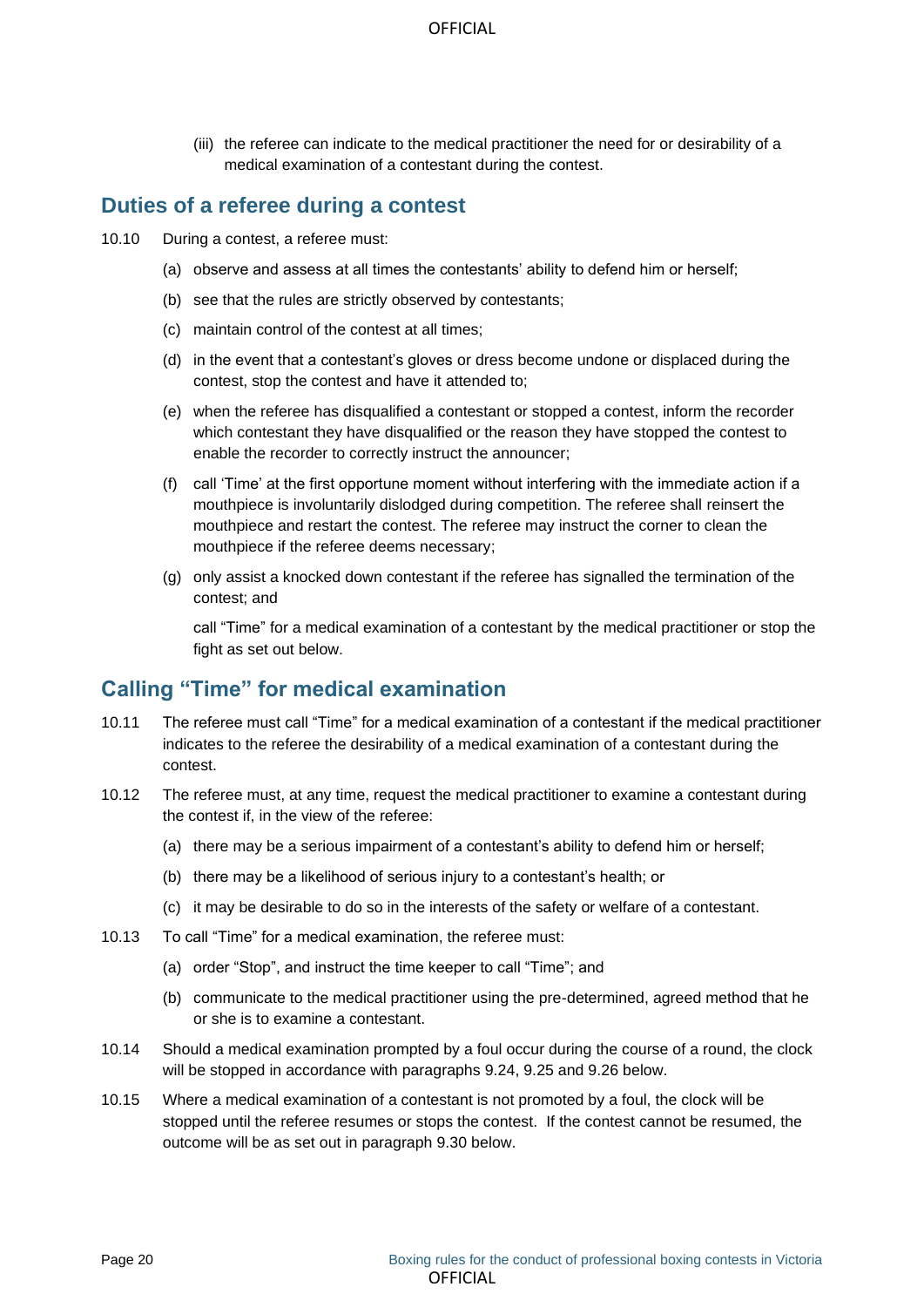10.16 The referee must confer with the medical practitioner about the need for a medical examination following any round in which a contestant receives a significant number of heavy blows to the head or appears to be suffering from signs and symptoms consistent with a concussion.

#### <span id="page-20-0"></span>**Stopping the contest**

- 10.17 The referee must stop a contest if:
	- (a) in the view of the referee:
		- (i) there is a serious impairment of a contestant's ability to defend him or herself;
		- (ii) there is a likelihood of serious injury to a Contestant's health if the contest were to continue;
		- (iii) it is desirable to do so in the interests of the safety or welfare of a contestant;
	- (b) so instructed by the medical practitioner; or
	- (c) so instructed by the Board.
- 10.18 To stop the contest, the Referee must:
	- (a) order "Stop";
	- (b) take effective steps to prevent physical contact between the contestants if required; and
	- (c) then wave both arms in the air to indicate that the contest is stopped.

#### <span id="page-20-1"></span>**Warnings**

- 10.19 A referee may issue an official warning to a contestant if that contestant commits one or more fouls but whose conduct does not merit disqualification.
- 10.20 A referee may disqualify a contestant upon the third official warning being given.

#### <span id="page-20-2"></span>**Fouls**

- 10.21 Except as set out in the paragraph below, if a contestant has committed a foul, the referee may:
	- (a) call "Time";
	- (b) order the offending contestant to a neutral location;
	- (c) assess the fouled contestant's condition and request the medical practitioner to examine the contestant if necessary;
	- (d) if the fouled contestant is injured, allow the contestant time to recover as set out in paragraphs 9.24, 9.25 and 9.26 below;
	- (e) determine whether the foul was accidental or deliberate and notify the judges and recorder of this determination;
	- (f) direct the judges and recorder to deduct one point or two points if appropriate; and
	- (g) restart the bout with the contestants in a neutral position or stop the contest as set out in paragraph 9.18 above as applicable.
- 10.22 If a bottom contestant commits a foul not resulting in an injury to the fouled contestant, the contest will continue and the referee will verbally notify the bottom contestant of the foul. When the round is over, the referee will:
	- (a) determine whether the foul was accidental or deliberate and notify the judges and recorder of this determination; and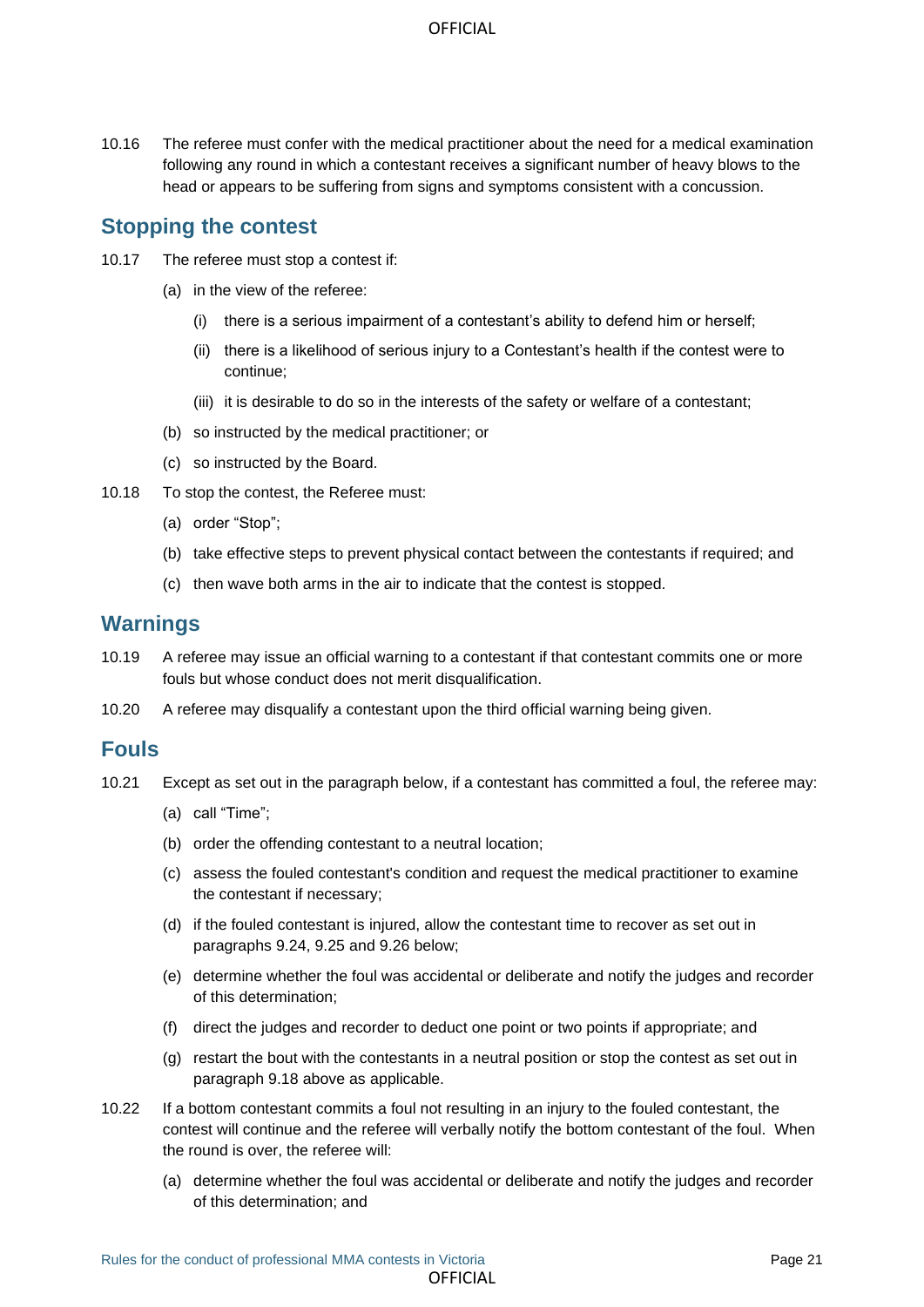- (b) direct the judges to deduct one point if appropriate.
- 10.23 Where a foul is a low blow:
	- (a) the fouled contestant is allowed up to five minutes to recover from the foul (this includes any time taken by the medical practitioner to examine the contestant);
	- (b) if the foul is deliberate, the referee may notify the judges and recorder to deduct two points from the contestant who committed the foul; and
	- (c) if the contestant states that he or she can continue before the five minute recovery period has passed, the referee shall restart the fight as soon as practicable; or
	- (d) if the contestant cannot continue within the five minute recovery period, the contest will be stopped and the outcome will be determined as set out below.
- 10.24 Where an accidental foul, not being a low blow, results in an injury to the fouled contestant and as long as in the medical practitioner's opinion the contestant may continue on in the contest:
	- (a) the referee may allow the fouled contestant time to recover from the foul (this includes any time taken by the medical practitioner to examine the contestant); and
	- (b) the referee shall restart the fight when he or she is of the view that the contestant has sufficiently recovered; or
	- (c) if the referee is of the view that the contestant cannot continue, the contest will be stopped and the outcome will be determined as set out below.
- 10.25 Where a deliberate foul, not being a low blow, results in an injury to the fouled contestant and as long as in the medical practitioner's opinion the contestant may continue on in the contest:
	- (a) the referee may allow the fouled contestant time to recover from the foul (this includes any time taken by the medical practitioner to examine the contestant); and
	- (b) the referee may notify the judges and recorder to deduct two points from the contestant who committed the foul; and
	- (c) restart the fight when he or she is of the view that the contestant has sufficiently recovered; or
	- (d) if the contestant cannot continue, the contest will be stopped and the outcome will be determined as set out below.
- 10.26 If a contestant commits a flagrant foul, the referee may terminate the contest with the contestant who committed the foul losing by disqualification.
- 10.27 If the referee decides to apply a penalty point or points, they must:
	- (a) order "Stop" and instruct the time keeper to call "Time";
	- (b) point to the offending contestant and demonstrate the nature of the offence; and
	- (c) take hold of the offending contestant and point vertically to each judge in turn to indicate that they are to deduct a penalty point or points.
- 10.28 Only one penalty point can be deducted for any one incident unless the foul is deliberate and causes an injury, where two points may be deducted.

#### <span id="page-21-0"></span>**Outcome after a contest is stopped**

10.29 If the contest is stopped due to injuries caused to a contestant by the opponent, the outcome will be as follows: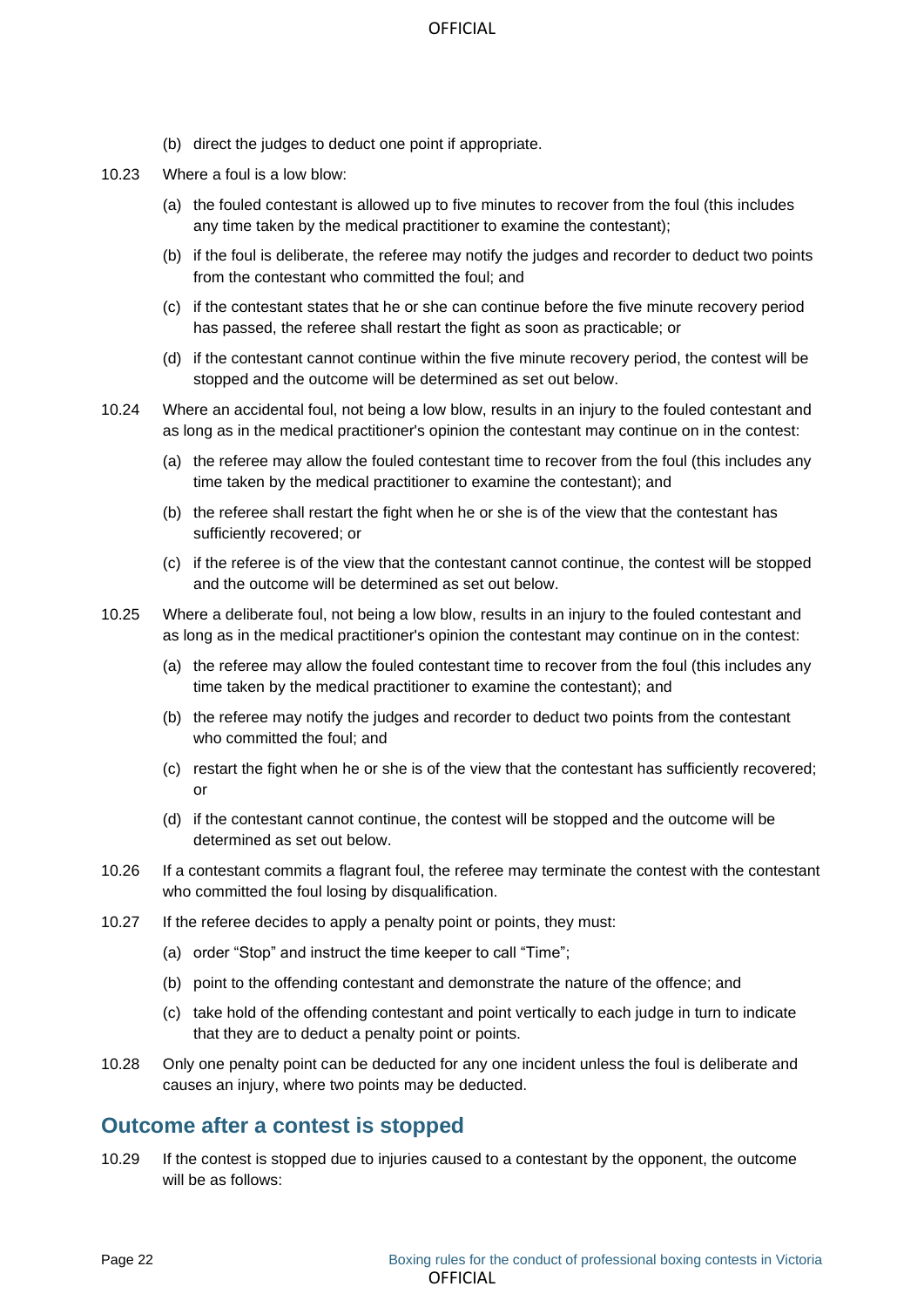- (a) if the injury is a result of a legal action by the opponent, the opponent will be the winner by technical knockout (TKO);
- (b) if the injury is a result of a deliberate foul by the opponent, the opponent will lose by disqualification;
- (c) if the injury is a result of a deliberate foul by the opponent and the contestant is able to continue but later is unable to continue due to the injury:
	- (i) the injured contestant will win by technical decision if he or she is ahead on points; or
	- (ii) if the contestant is even or behind on points, the contest shall be declared a technical draw;
- (d) if the injury is a result of an accidental foul and the contest is stopped:
	- (i) before two rounds have been completed of a three round bout; or
	- (ii) before three rounds have been completed of a five round bout,

the result shall be a "no contest".

- (e) if the injury is a result of an accidental foul and the contest is stopped:
	- (i) after two rounds have been completed of a three round bout; or
	- (ii) after three rounds have been completed of a five round bout,

the result shall be a technical decision awarded to the contestant who is ahead on points.

- 10.30 Incomplete rounds should be scored utilising the same criteria as the scoring of other rounds up to the point that the contest was stopped.
- 10.31 If a contestant injures him or herself while attempting to foul an opponent, the referee shall not take any action in the contestant's favour and the injury shall be treated in the same manner as an injury produced by a legal action of the opponent.
- 10.32 Should the contest be stopped because of impairment or injury to both contestants, the referee will declare the contest a technical draw.

#### <span id="page-22-0"></span>**Contestant not competing honestly**

- 10.33 If the referee is of the view that one or both of the contestants are not honestly competing through collusion, stalling or faking, the referee must stop the contest at the end of the round and render "no decision".
- 10.34 The referee must report in writing to the Board on the above matters or if there has been a dispute involving a disregard of the Act, Regulations or rules.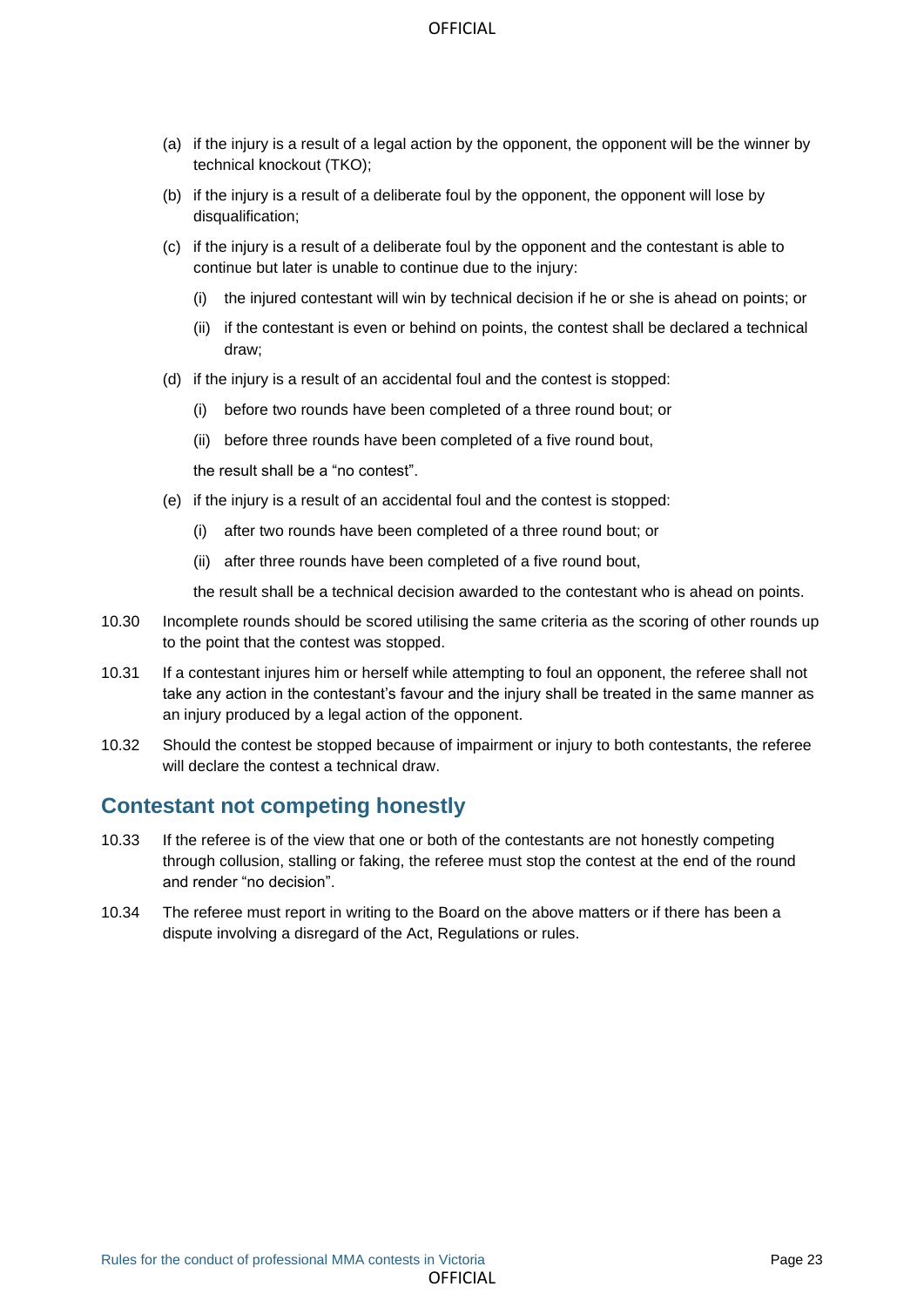# <span id="page-23-0"></span>11. The medical practitioner

## <span id="page-23-1"></span>**General requirements**

- 11.1 The medical practitioner is required to show proof of medical registration if requested by the Board.
- 11.2 The medical practitioner must not be under the influence of alcohol or prohibited drugs.

## <span id="page-23-2"></span>**Medical equipment for use by the Medical Practitioner**

- 11.3 The medical practitioner is responsible for supplying all necessary medical equipment (except where indicated below). The list below sets out minimum equipment requirements – it is the responsibility of the attending medical practitioner to supplement this as he or she sees fit.
	- (a) basic doctor's bag kits, including disposal gloves and gauze swabs;
	- (b) auriscope and opthalmoscope;
	- (c) airway support equipment;
	- (d) oxy-viva mask; and
	- (e) oxygen.
- 11.4 The spinal board is provided by the Promoter. The medical practitioner must consult with the Promoter to determine the location of the spinal board before the first contest begins.
- 11.5 Pre and post contest examination forms are provided by the Combat Sports Unit.

#### <span id="page-23-3"></span>**Before the commencement of a contest**

- 11.6 The medical practitioner and the referee must agree on a clear, pre-determined means, whether by bell, hammer, prescribed hand signal or another method, by which:
	- (a) the medical practitioner can indicate the need for or desirability of a medical examination of a contestant during the contest; and
	- (b) the medical practitioner can stop the fight.
- 11.7 The medical practitioner is to inspect the evacuation route with the promoter and Board members prior to the commencement of the contest.
- 11.8 The medical practitioner must nominate a person who will contact emergency services if required. The medical practitioner and the nominated person must agree on a clear, predetermined means, whether by prescribed hand signal or another method, by which the medical practitioner will instruct the person to call emergency services. The nominated person must know the name and street address of the venue.

## <span id="page-23-4"></span>**Pre-contest examination**

- 11.9 The medical practitioner is required to undertake a pre-contest examination of each contestant using Form 6, Part A (as found in the Schedule of the Regulations). The form must be completed prior to each contestant's bout.
- 11.10 To allow time to complete pre-contest contestant examinations, the medical practitioner should arrive at the venue of the promotion at least one hour before the first bout.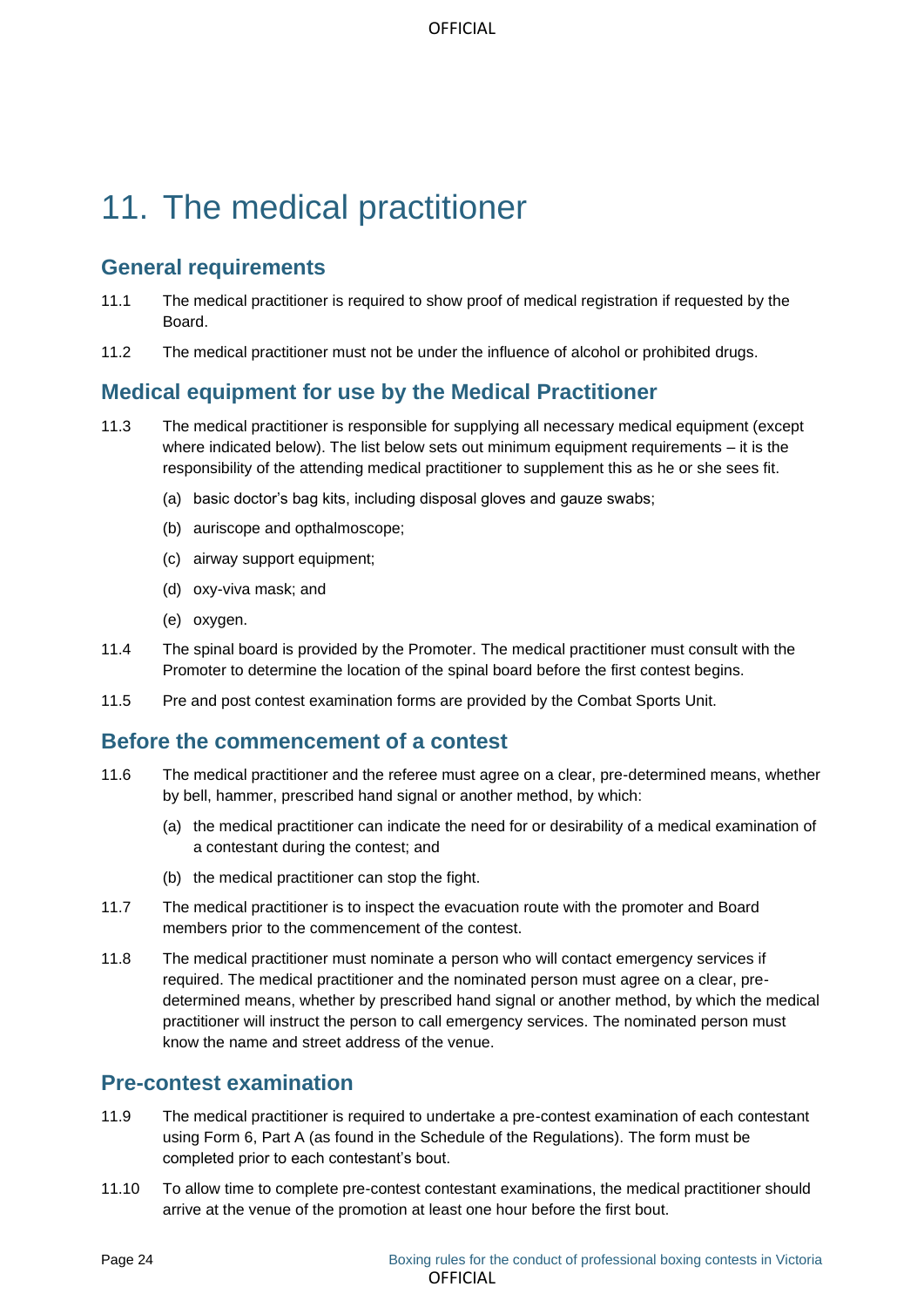- 11.11 The pre-contest contestant examination may be completed at the weigh-in if the medical practitioner is in attendance.
- 11.12 The relevant form (Form 6) will be provided to the medical practitioner by the Combat Sports Unit at the promotion or weigh in.

#### <span id="page-24-0"></span>**During the contest**

- 11.13 A contest can only start or continue when a medical practitioner is at ringside.
- 11.14 The medical practitioner must sit ringside in a position:
	- (a) adjacent to the stairs to allow prompt access to the ring;
	- (b) that allows effective communication with the referee; and
	- (c) that ensures that they have an unobstructed view of the combatants at all time during a contest, including between rounds.
- 11.15 Injuries may not be treated by the medical practitioner during the contest without stopping the contest; however, treatment of injuries requiring the stopping of the contest should begin immediately upon being identified.
- 11.16 The medical practitioner may examine a contestant at any time during the contest in order to determine if:
	- (a) there is a serious impairment of the contestant's ability to defend him or herself;
	- (b) there is a likelihood of serious injury to the contestant's health if the contest were to continue; or
	- (c) it is desirable to do so in the interests of the safety or welfare of the contestant.
- 11.17 The medical practitioner will indicate the need to examine a contestant to the referee using the predetermined agreed method.
- 11.18 If the medical practitioner wishes to examine a contestant at the end of a round or during the break, the medical practitioner must wait until the bell for the next round has sounded before conducting the examination.
- 11.19 Epistaxis or lacerations may be evaluated with gentle pressure to determine the severity of bleeding and extent of injury without disqualifying the contestant unless specific treatment is necessary.
- 11.20 The referee must confer with the medical practitioner about the need for a medical examination following any round in which a contestant:
	- (a) heavy punishment;
	- (b) a significant number of heavy blows to the head; and/or
	- (c) appears to be suffering from signs and symptoms consistent with a concussion.

#### <span id="page-24-1"></span>**Authority to stop a contest**

- 11.21 The medical practitioner has the authority to stop a contest at any time if, in the view of the medical practitioner:
	- (a) there is a serious impairment of a contestant's ability to defend him or herself;
	- (b) there is a likelihood of serious injury to a contestant's health if the contest were to continue; or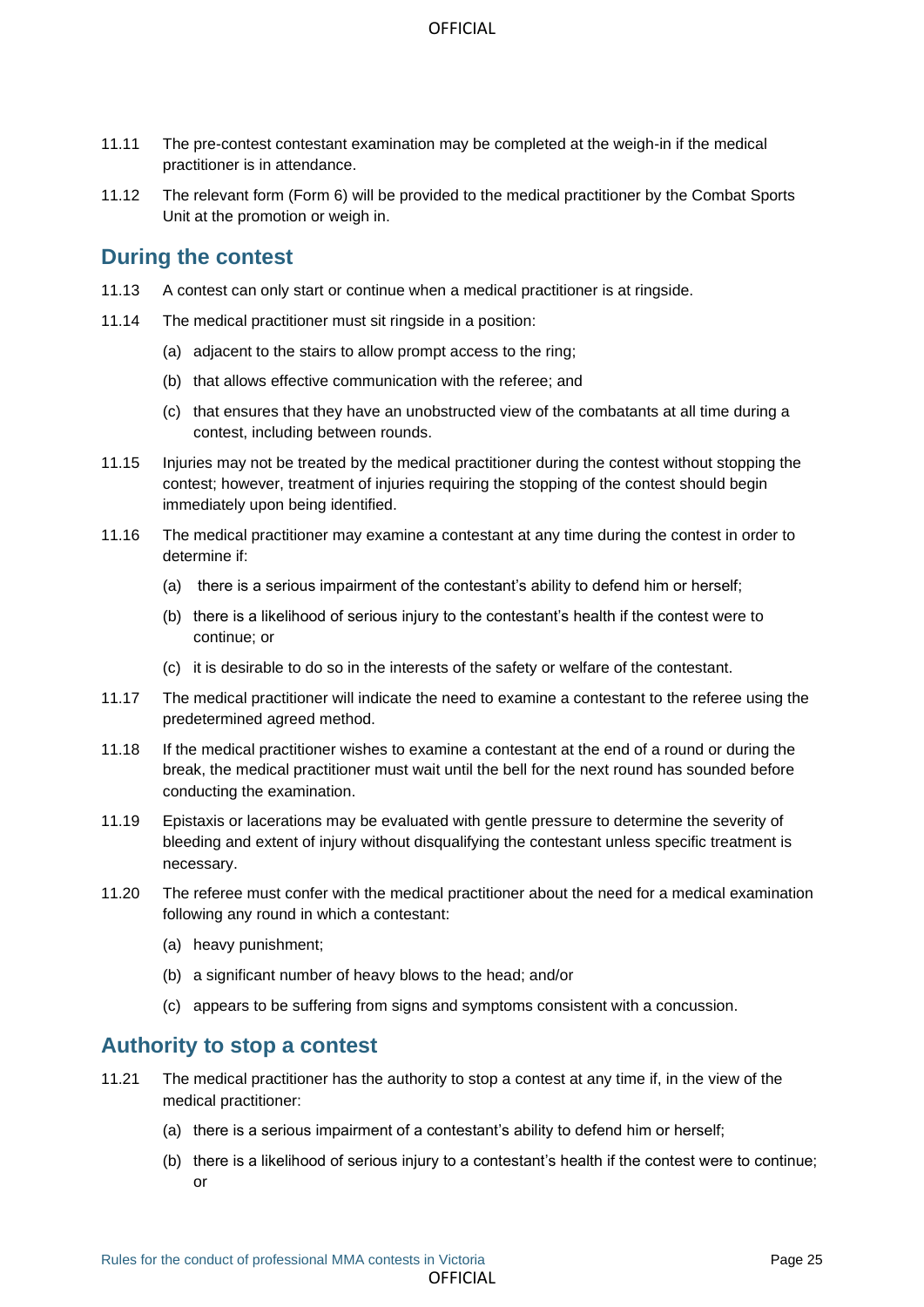- (c) it is desirable to do so in the interests of the safety or welfare of a contestant.
- 11.22 The medical practitioner will stop a contest by communicating to the referee using the predetermined agreed method.

## <span id="page-25-0"></span>**Post-contest examination**

11.23 The medical practitioner is required to undertake a post-contest examination for each Contestant using Form 6, Part B at the completion of each bout, and return the form to the Board or its representative.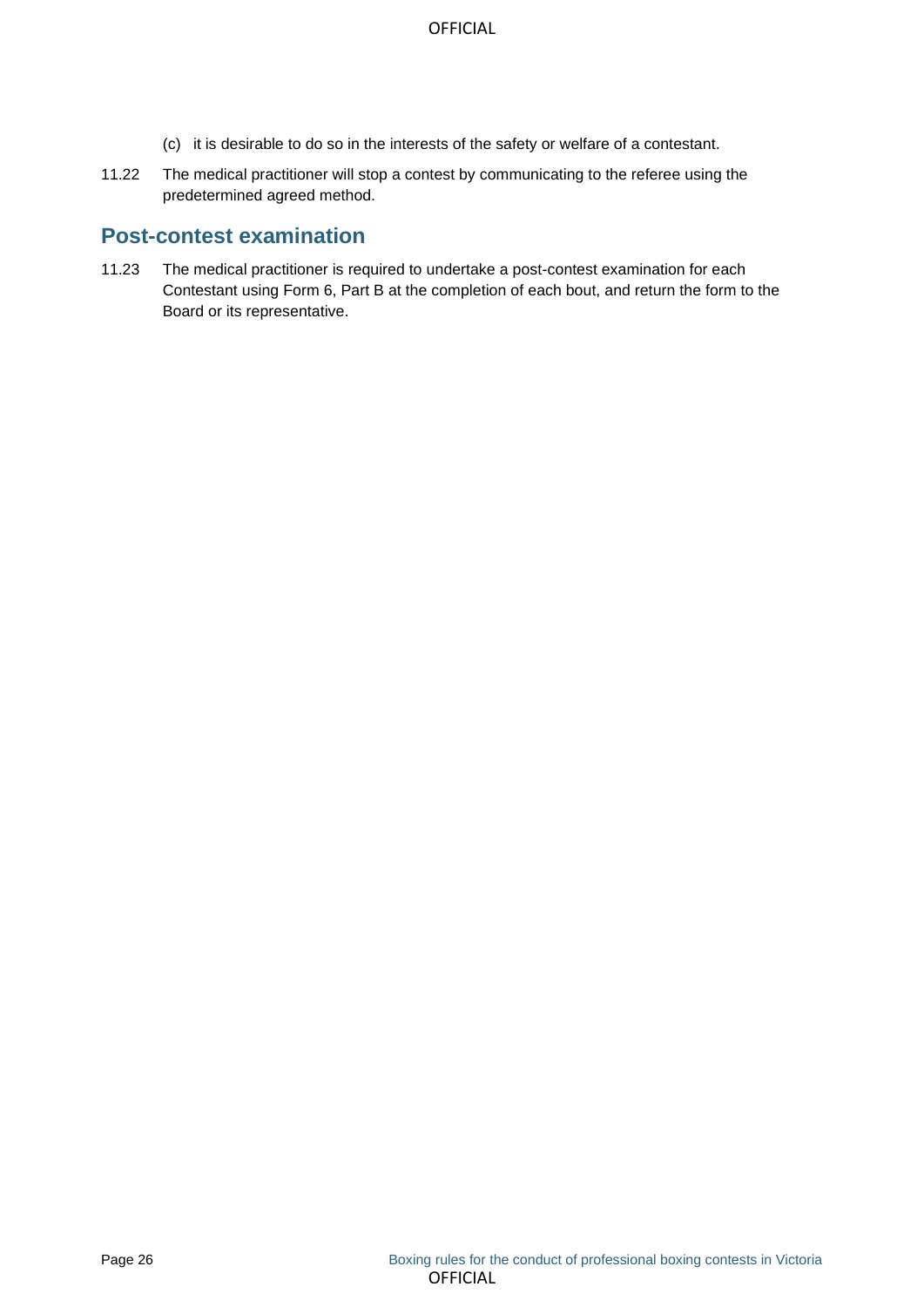# <span id="page-26-0"></span>12. The judges

## <span id="page-26-1"></span>**General requirements**

- 12.1 A judge must comply with all of the conditions of their judge's licence, including the Code of Conduct.
- 12.2 The Board will appoint three licensed judges for each bout of a promotion.
- 12.3 A judge must not be under the influence of alcohol or prohibited drugs whilst officiating.
- 12.4 A judge must not consume alcohol or take prohibited drugs while officiating.
- 12.5 A judge must display their license at all times during a promotion.

## <span id="page-26-2"></span>**The judge's attire**

- 12.6 A judge must wear the following clothing:
	- (a) long black trousers; and
	- (b) long or short sleeved, black or white collared shirt.
- 12.7 A judge's clothing should not feature any distinguishing badges, pockets, names, logos, trademarks, distinctive signs etc. of any kind, except where prior approval of the Board has been granted.

## <span id="page-26-3"></span>**The role of the judges**

- 12.8 Each judge must independently judge the merits of the two contestants and shall decide the winner according to the rules of the bout.
- 12.9 Judges must not communicate with any contestant, trainer or corner before, during, or after a promotion.
- 12.10 The judge must not speak to a contestant nor to another judge/or other persons seated around the safety enclosure during the bout.
- 12.11 The number of points awarded to each contestant must be entered by the judge on their score card immediately after the end of each round.
- 12.12 The judge must sign the scorecard at the end of the bout.
- 12.13 The referee will collect the scorecards from each judge and hand them to the recorder for official scores and final results.

## <span id="page-26-4"></span>**Judging criteria / scoring**

- 12.14 The focus is on the result of an action, rather than the action itself.
- 12.15 The criteria is to be applied in the specific order set out below. Judges must not move from one criteria to the next without the prior criteria being assessed as being 100% even between the contestants.

**OFFICIAL** 

- 12.16 Judges shall evaluate mixed martial arts techniques in the following order of priority:
	- (a) effective striking / grappling;
	- (b) effective aggressiveness; and
	- (c) control of the fighting area.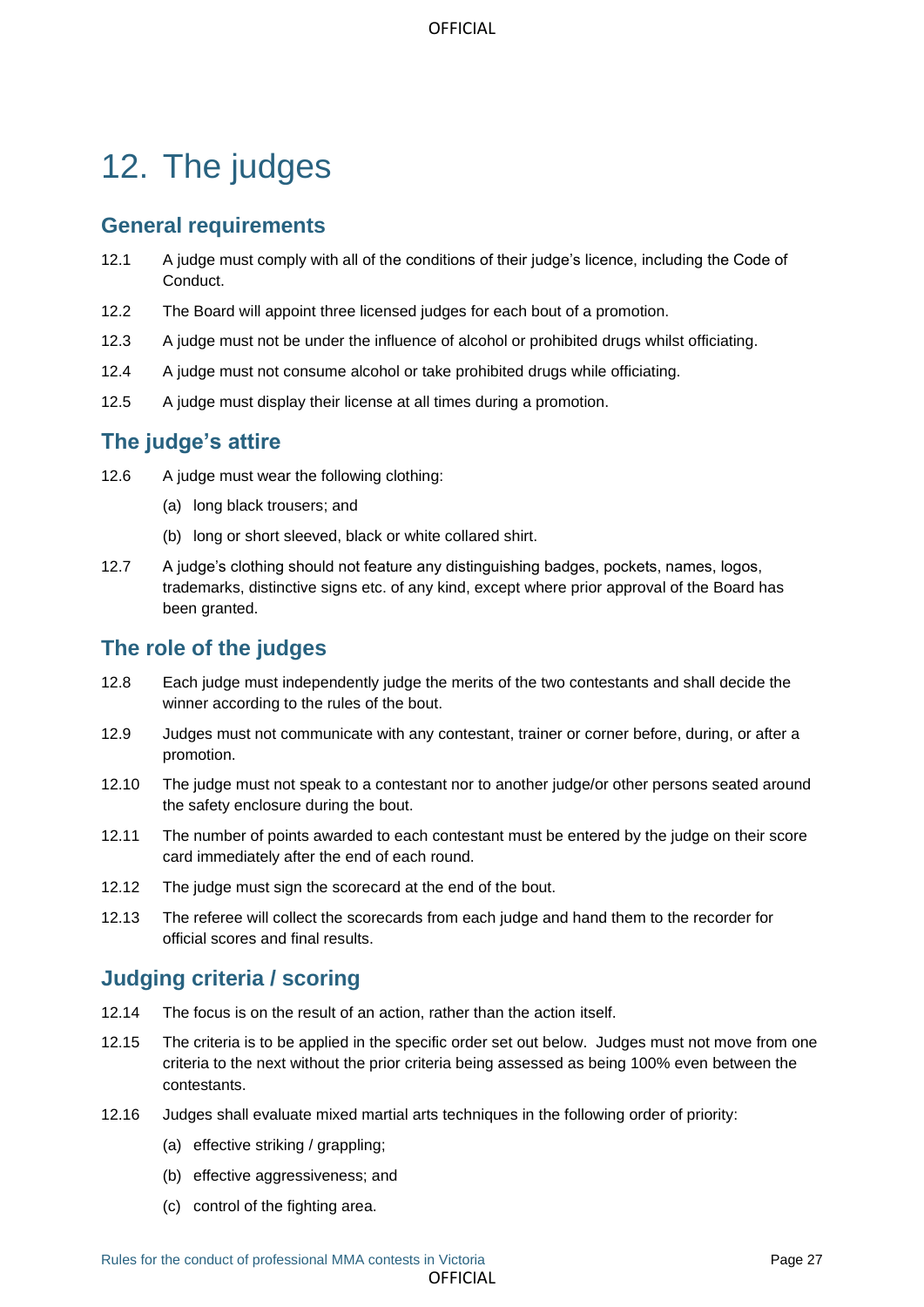#### **Effective striking / grappling**

- 12.17 Effective striking are legal blows that have immediate or cumulative impact with the potential to contribute towards the end of the bout with the immediate weighing more heavily than the cumulative impact.
- 12.18 Effective grappling is the successful execution of takedowns, submissions attempts, reversals and the achievement of advantageous positions that produce immediate or cumulative impact with the potential to contribute to the end of the match, with the immediate weighing more heavily than the cumulative impact.
- 12.19 A successful take down is not merely a changing of position but the establishment of an attack from the use of the takedown.
- 12.20 Top and bottom position contestants are assessed more on the impact/effective result of their actions, more so than their position.
- 12.21 This first criteria will be the deciding factor in most decisions when scoring a round. The next two criteria must be treated as secondary and used ONLY when effective striking / grappling is assessed as being 100% even for a round.

#### **Effective aggressiveness**

- 12.22 Effective aggressiveness is only to be assessed if effective striking / grappling is 100% equal for both contestants.
- 12.23 Effective aggressiveness is aggressively making attempts to finish the fight. The attempts must be effective. Chasing after an opponent with no effective result or impact should not factor in the judge's assessment.

#### **Fight area control**

- 12.24 Fight area control shall only be assessed if effective striking / grappling and effective aggressiveness is 100% equal for both contestants. This will very rarely occur.
- 12.25 Fight area control is assessed by determining who is dictating the pace, place and position of the bout.

#### **Round scoring**

- 12.26 The judges must score all contests and determine the winner through the application of the 10 point must system.
- 12.27 Guidance on the applications of the 10 point system is set out below:

#### *When to score a 10-10 round*

- 12.28 A 10-10 round in MMA is when both contestants have competed for whatever duration of time in the round and there is no difference or advantage between either contestant.
- 12.29 A 10-10 round in MMA should be extremely rare and is not a score to be used as an excuse by a judge that cannot assess the differences in the round.
- 12.30 A 10-10 round in MMA is a necessity to have for the judge's possible score, mainly due to scoring incomplete rounds. It is possible to have a round where both contestants engage for five minutes and at the end of the five minute time period the output, impact, effectiveness and overall competition between the two contestants is exactly the same. It is possible, but highly unlikely. If there is any discernible difference between the two contestants during the round the judge shall not give the score of 10-10. Again, this score will be extremely rare.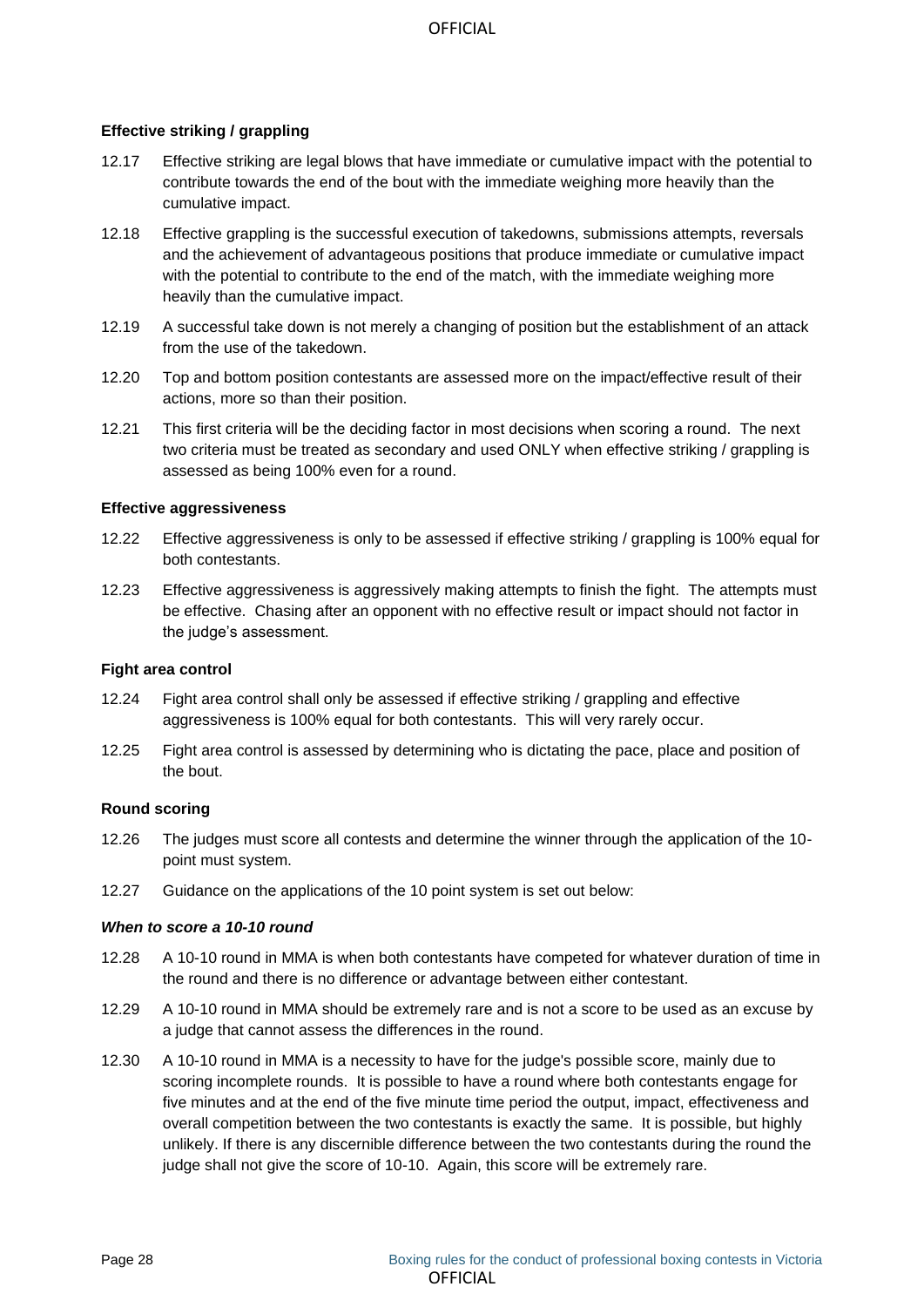#### *When to score a 10-9 round*

- 12.31 A 10-9 round in MMA is where one combatant wins the round by a close margin.
- 12.32 A 10-9 round in MMA is the most common score. If during the round, the judge sees a contestant land the better strikes, or utilises effective grappling during the competition, even if by just one technique over their opponent, the judge shall give the winning contestant a score of 10 while assessing the losing contestants score of 9 or less.
- 12.33 It is imperative that judges understand that a score of 9 is not an automatic numerical score given to the losing contestant of the round. The judge must consider:
- 12.34 Was the contestant engaged in offensive actions during the round?
- 12.35 Did the losing contestant compete with an attitude of attempting to win the fight, or just to survive the offensive actions of their opponent?
- 12.36 A score of 10-9 can reflect an extremely close round or a round of marginal domination and/or impact.

#### *When to score a 10-8 round*

- 12.37 A 10-8 Round in MMA should be scored where one competitor wins the round by a large margin.
- 12.38 A score of 10-8 does not require a competitor to dominate their opponent for five minutes of a round. The score of 10-8 is utilised by the judge when the judge sees verifiable actions on the part of either competitor. Judges shall ALWAYS give a score of 10-8 when the judge has established that one competitor has dominated the action of the round and also impacted their opponent with either effective strikes or effective grappling maneuvers that have diminished the abilities of their opponent.
- 12.39 Judges must **consider** giving the score of 10-8 when a competitor shows dominance in the round even though no impactful scoring against the opponent was achieved. MMA is an offensive-based sport. No scoring is given for defensive manoeuvers. Using smart, tacticallysound defensive manoeuvers allows the competitor to stay in the fight and to be competitive.
- 12.40 Dominance of a round can be seen in striking when the losing competitor continually attempts to defend, with no counters or reaction taken when openings present themselves. Dominance in the grappling phase can be seen by competitors taking dominant positions in the fight and utilizing those positions to attempt fight ending submissions or attacks. If a competitor has little to no offensive output during a 5 minute round, it should be normal for the judge to consider awarding the losing competitor 8 points instead of 9.
- 12.41 Judges must consider giving the score of 10-8 when a competitor IMPACTS their opponent significantly in a round even though they do not dominate the action. Effectiveness in striking or grappling which leads to a diminishing of a competitor's energy, confidence, abilities and spirit should be awarded with a 10-8 score. When a competitor is hurt with strikes, showing a lack of control or ability, these can be defining moments in the fight. If a judge sees that a competitor has been significantly damaged in the round the judge should CONSIDER the score of 10-8.

#### *When to score a 10-7 round*

12.42 A 10 – 7 Round in MMA is when a contestant completely overwhelms their opponent in effective striking and/or grappling and stoppage is warranted. A 10 – 7 round in MMA is a score that judges will rarely give. It takes both overwhelming DOMINANCE of a round, but also significant IMPACT that, at times, cause the judge to consider that the fight could be stopped. Judges shall look for multiple IMPACTFUL blows or knockdowns and/or grappling manoeuvres that diminish the contestant.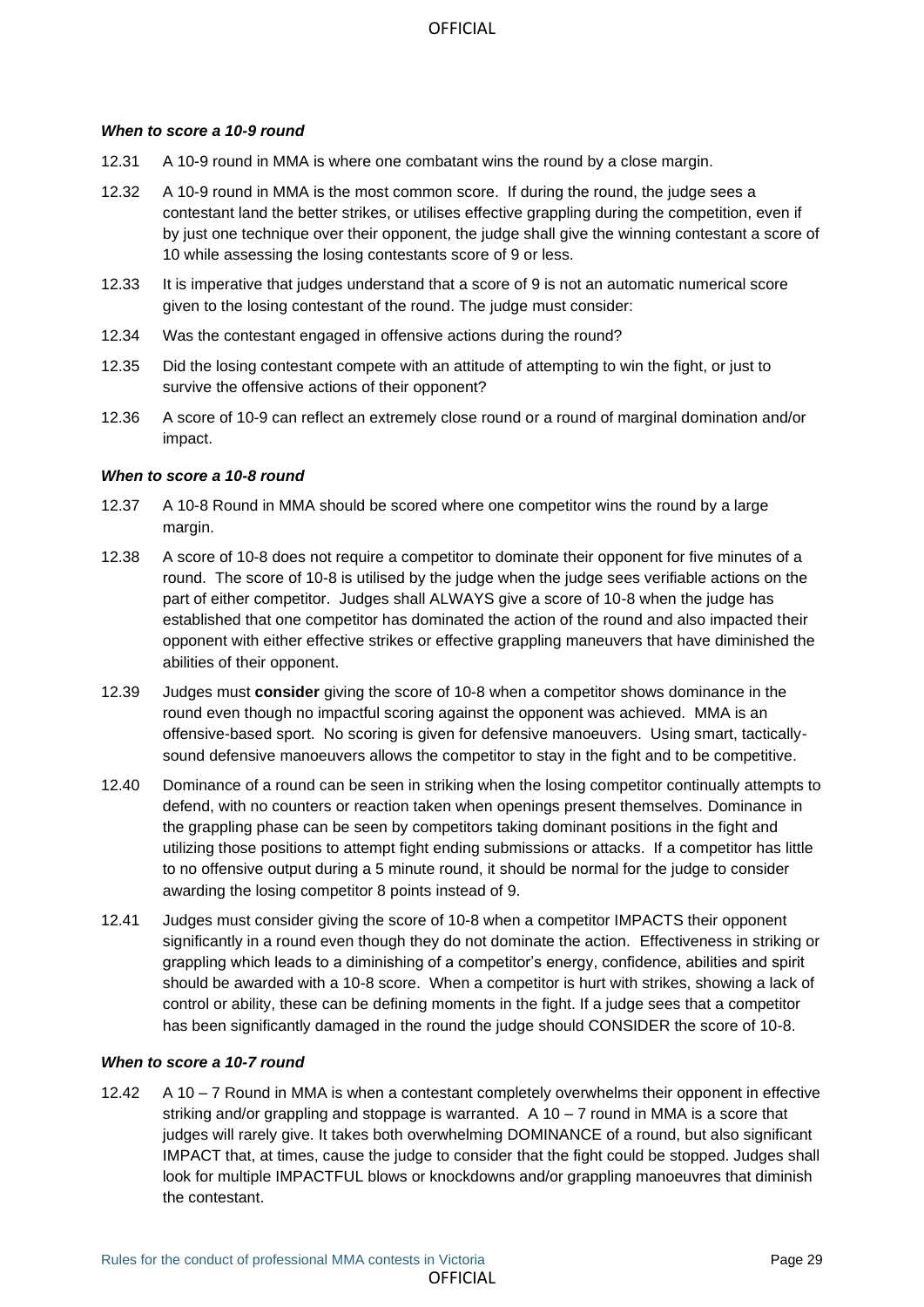#### **Definitions**

- 12.43 **Impact** a judge shall assess if a competitor significantly impacts their opponent in the round, even though they may not have dominated the action. Impact shall also be assessed when a competitor's actions, using striking and/or grappling, lead to a diminishing of their opponents' energy, confidence, abilities and spirit. If a competitor's impact creates a defining moment in the round this shall be assessed with great value.
- 12.44 **Dominance** as MMA is an offensive-based sport, dominance of a round can be seen in striking when the losing competitor is forced to continually defend, with no counters or reaction taken when openings present themselves. Dominance in the grappling phase can be seen by competitors taking dominant positions in the fight and utilising those positions to attempt fightending submissions or attacks. Merely holding a dominant position shall not be a primary factor in assessing dominance. What the competitor does with those positions is what must be assessed.
- 12.45 **Duration** duration is defined by the time spent by one competitor effectively attacking, controlling and impacting their opponent, while the opponent offers little to no offensive output. A judge shall assess duration by recognising the relative time in a round when one competitor takes and maintains full control of the effective offense. This can be assessed both standing and grounded.

#### <span id="page-29-0"></span>**Official outcomes**

12.46 The official outcome of a contest is determined by the combination of judges' scores or if the contest is stopped by the referee or the medical practitioner due to the condition of a contestant.

<span id="page-29-1"></span>

| <b>Outcome</b>             | <b>Circumstances</b>                                                                                                                                                             |
|----------------------------|----------------------------------------------------------------------------------------------------------------------------------------------------------------------------------|
| <b>Submission</b>          | Physical or verbal tap out                                                                                                                                                       |
| <b>Unanimous points</b>    | Three judges giving a contestant the win                                                                                                                                         |
| <b>Split points</b>        | Two judges give the same contestant a win                                                                                                                                        |
| <b>Draw</b>                | All three judges score the contest a draw                                                                                                                                        |
| Majority draw <sup>2</sup> | Two judges score the contest a draw and one judge awards the decision to<br>either contestant on a points decision                                                               |
| Split draw <sup>2</sup>    | Two judges score opposite contestants as the winner, and the third judge<br>scores the contest a draw                                                                            |
| <b>TKO</b>                 | The referee stops the contest without counting to ten                                                                                                                            |
| KO                         | A contestant is knocked down and is unable to get to their feet within the<br>standard 10-second countdown                                                                       |
| <b>Disqualification</b>    | The referee disqualifies a contestant after three warnings or if a contestant is<br>injured and unable to continue due to a deliberate illegal technique from their<br>opponent. |
| No contest <sup>2</sup>    | Both contestants commit a violation of the rules, or a contestant is unable to<br>continue due to an injury from an accidental illegal technique or accidental<br>head clash     |

12.47 The possible outcomes are set out in the below table:

<sup>&</sup>lt;sup>2</sup> In the case of a majority draw, split draw or no contest occurring in a title contest the champion will retain the title.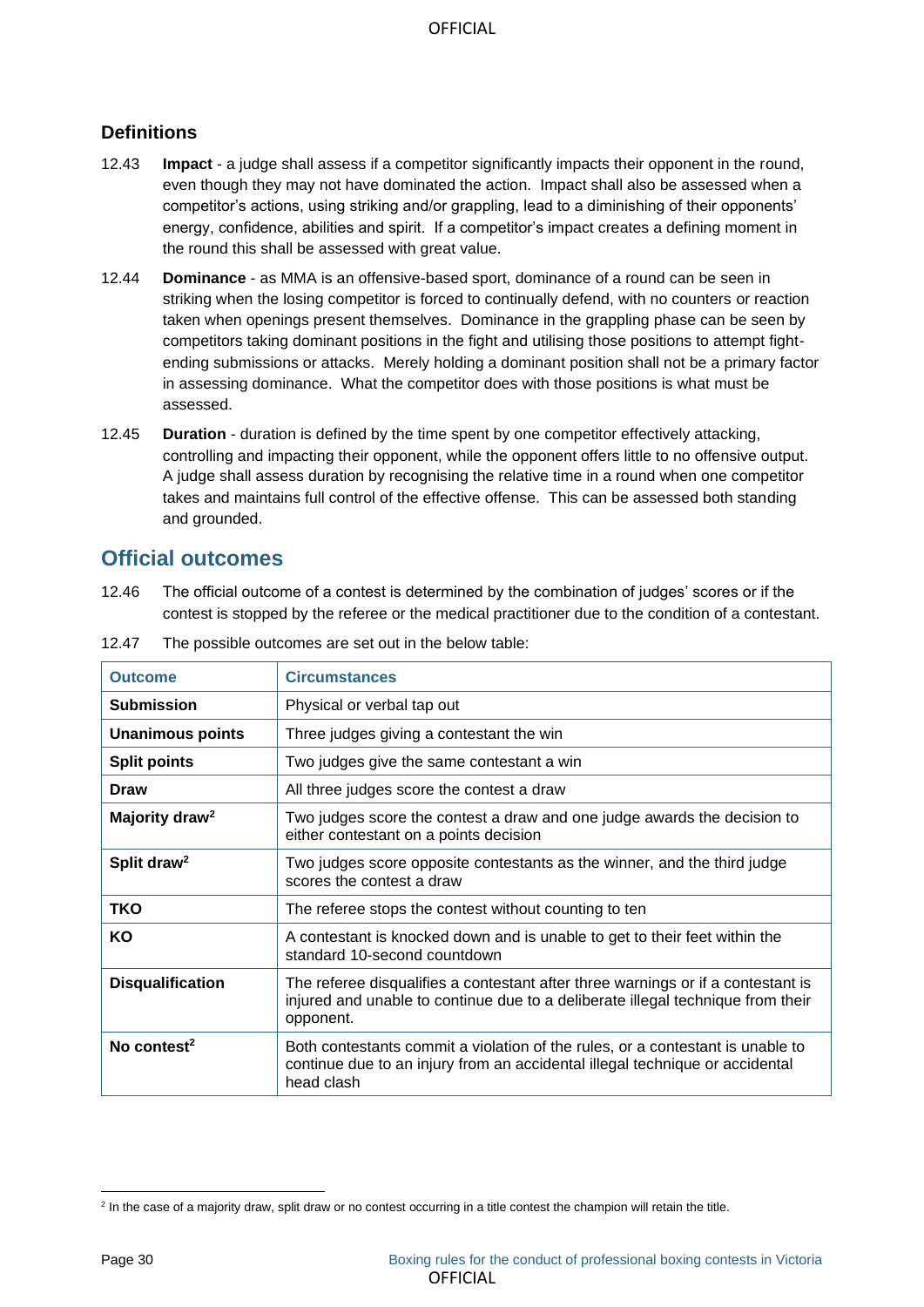#### *The decision is final*

- 12.48 A decision rendered at the end of any contest is final and cannot be changed unless the Board, on written application from the promoter, contestant or trainer or sanctioning body under whose rules the contest was conducted, determines that any one of the following occurred:
	- (a) there was collusion by persons affecting the result of any contest;
	- (b) the completion of the scorecard of the judges' shows an error which would mean that the decision was given to the wrong contestant; and/or
	- (c) there was a clear violation of the Act, Regulations or Rules governing the contest which affected the result.
- 12.49 If the Board determines that any of the above occurred with regard to any contest then any rendering will be at the sole discretion of the Board and any decision rendered will be final, the decision rendered can be changed at the Board's discretion.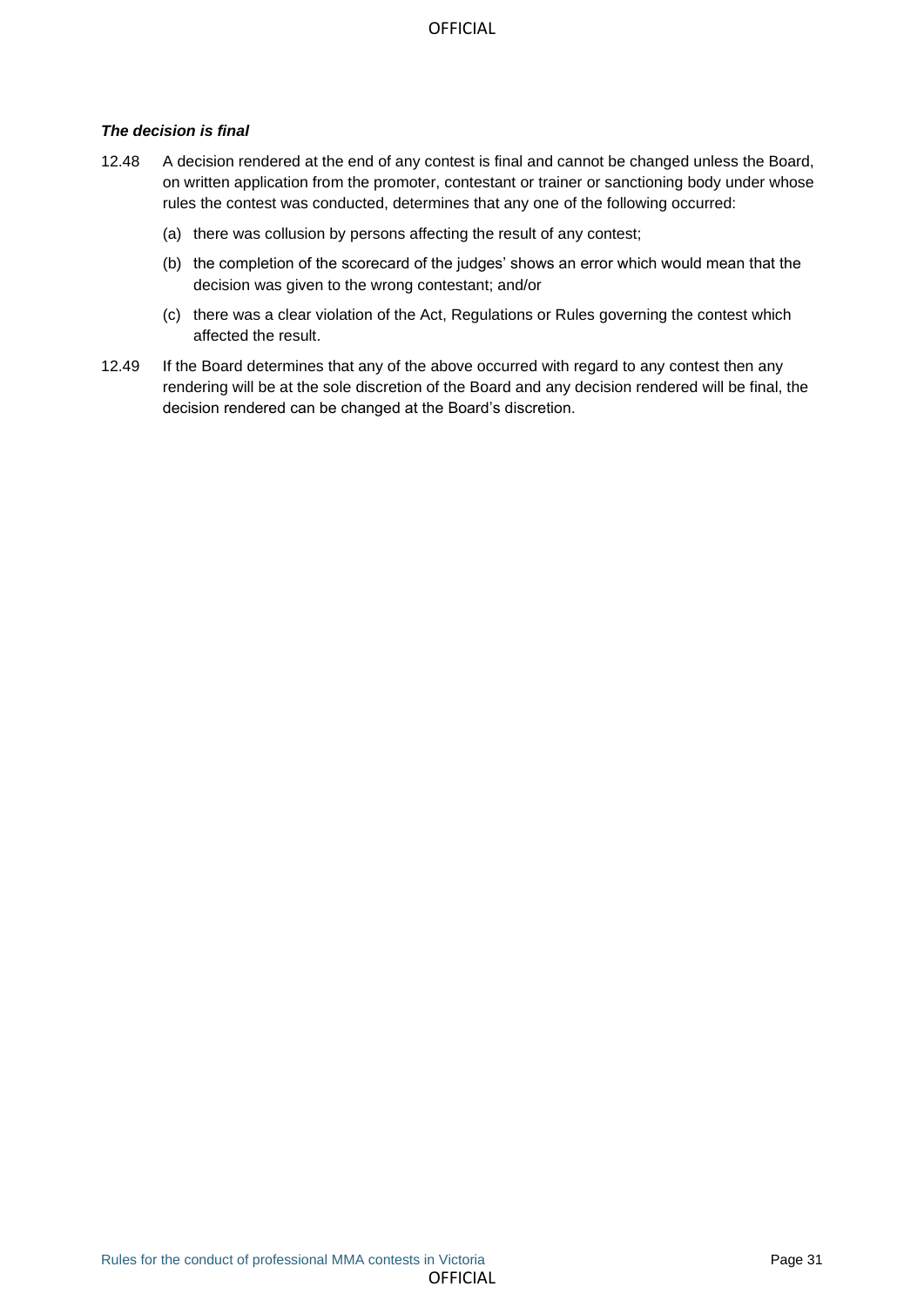## <span id="page-31-0"></span>13. The timekeeper

## <span id="page-31-1"></span>**General requirements**

- 13.1 A timekeeper must comply with all of the conditions of their timekeeper's licence, including the Code of Conduct.
- 13.2 The timekeeper must not be under the influence of alcohol or prohibited drugs whilst officiating.
- 13.3 The timekeeper must not consume alcohol or take prohibited drugs while officiating.
- 13.4 The timekeeper must display their license at all times during a promotion.

## <span id="page-31-2"></span>**A timekeeper's attire**

- 13.5 The timekeeper must wear the following clothing:
	- (a) long black trousers;
	- (b) collared shirt, long or short sleeved, black or white in colour.
- 13.6 The timekeeper's attire should not feature any distinguishing badges, pockets, names, logos, trademarks, distinctive signs etc. of any kind, except where prior approval of the Board has been granted.

#### <span id="page-31-3"></span>**The timekeeper's equipment**

- 13.7 The timekeeper is responsible for providing their own equipment for a contest which comprises:
	- (a) a clapper;
	- (b) a horn;
	- (c) a stopwatch; and
	- (d) a whistle.

#### <span id="page-31-4"></span>**The role of the timekeeper**

- 13.8 During a contest, the timekeeper is required to:
	- (a) sound the bell at the end of each round;
	- (b) stop the time if a contest has been stopped by the referee by calling 'stop';
	- (c) restart the time when the referee calls 'fight' to restart the contest;
	- (d) sound the whistle ten seconds before the end of the rest period between rounds; and
	- (e) advise the announcer to call 'Seconds out' and announce the number of the ensuing round before sounding the whistle.